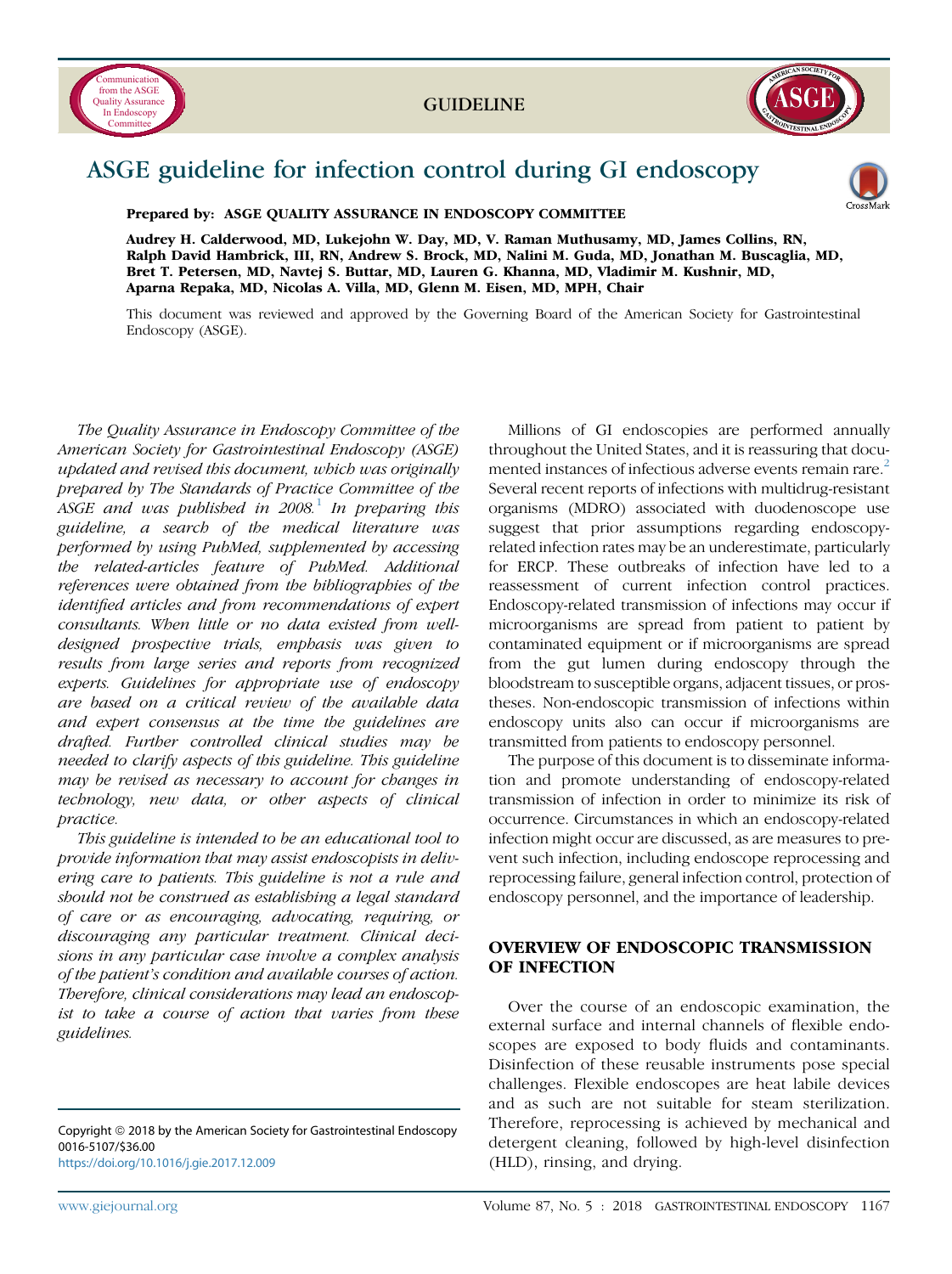Stringent guidelines for the reprocessing of flexible endoscopes were developed by the ASGE and the Society for Healthcare Epidemiology of America, who convened with representatives from physician, nursing, and infection control organizations, industry leaders, and federal and state agencies. This conference resulted in the 2003 publication of the Multisociety Guideline for Reprocessing of Flexible GI Endoscopes,<sup>[3](#page-9-0)</sup> which was updated in  $2011<sup>4</sup>$  $2011<sup>4</sup>$  $2011<sup>4</sup>$ and in  $2016$ .<sup>[5](#page-9-0)</sup> Historically, in the absence of defective equipment, reported cases of transmission of infection have resulted from failure to adhere to these guidelines. Since 2012, multiple U.S. and international medical centers have reported patient-to-patient transmission of MDROs such as carbapenem-resistant Enterobacteriaceae (CRE), without identifiable, overt breaches of reprocessing protocol.<sup>[6](#page-9-0)</sup> Transmission of these organisms has been linked to the elevator channel endoscopes (duodenoscopes, linear array EUS scopes) and primarily attributed to persistent contamination of the elevator mechanism, the elevator cable, and the cable channel itself.

### Bacterial infections

When clinically significant bacterial infections are transmitted endoscopically, they are often recognized because their incubation periods are often short, and patients usually develop overt clinical symptoms. However, cases of transmission may be missed if the illness is subclinical or if symptoms are attributed to other factors associated with the procedure (issues related to the interventions performed or to sedation) or to other patient-specific conditions or events. Overall, although accurate data on infection transmission rates are difficult to obtain because of the lack of a proper mechanism for reporting and calculation of transmission rates, a summary of the available data, in the context of these reporting limitations, is provided below.

A total of 84 cases of endoscopy-related transmission of Salmonella species between patients were reported between 1974 and 1987, $7-15$  but none have been reported since that time. Overall, there have been rare reports of endoscopic transmission of *Pseudomonas* species.<sup>[16,17](#page-9-0)</sup> As recently as 2011, 4 patients who underwent upper endoscopy were found to be infected with multidrug-resistant Pseudomonas. Several potential causes for the transmission were identified, including insufficient initial cleaning, shortening of immersion and brushing times, insufficient channel flushing, and inadequate drying before storage.<sup>[18](#page-9-0)</sup> In addition to inadequate reprocessing of the endoscope itself, the propensity for organism growth in moisturerich environments is a common factor in facilitating transmission. In some instances, an unsterilized irrigation water bottle attached to the endoscope was identified as a source of infection.<sup>[19,20](#page-9-0)</sup> A lack of cleaning and drying of the airwater and/or the elevator channels of duodenoscopes also was implicated in some cases of transmission of *Pseudomonas* infection.<sup>[21-24](#page-9-0)</sup> Failure of automated endoscope washer-dryers has been implicated in several cases. $22,25,26$  Recently, a strain of *Pseudomonas* with reduced susceptibility to glutaraldehyde was reported. $27$ 

A few reports of endoscopic transmission of Helicobacter pylori were attributed to inadequate reprocessing of endoscopes and biopsy forceps.<sup>[28,29](#page-9-0)</sup> Up to 61% of endoscopes became contaminated after use in patients infected with H pylori,<sup>[30](#page-9-0)</sup> but conventional cleaning and disinfection of the instruments are highly effective in eliminating  $H$ pylori. Before widespread application of standardized reprocessing guidelines, there were isolated reports of endoscopic transmission of other enteric bacteria, including Klebsiella,  $31$  Enterobacter,  $17$  Serratia,  $32$  and Staphylococcus.<sup>[31](#page-9-0)</sup>

There have been no reports of transmission of mycobacteria by GI endoscopy. Current reprocessing guidelines were shown to be adequate in eradicating mycobacteria, and to date there are no reports of transmission of myco-bacteria by GI endoscopy.<sup>[33](#page-10-0)</sup> Similarly, reprocessing under the current guidelines was shown to inactivate biofilm and the spores of Clostridium difficile and other bacteria,  $34,35$  and no cases of transmission of C difficile have been reported.

As mentioned previously, transmission of MDROs, including CRE, via duodenoscopes, has been re-ported.<sup>[24,36-38](#page-9-0)</sup> Unlike prior outbreaks of endoscopetransmitted infections, no recognized breaches of standard reprocessing protocol have been identified in outbreaks of duodenoscope-associated CRE to date. These transmissions seem to be related to difficult-to-clean or even sealed portions of these specific endoscopes, particularly the areas around the elevator regions of duodenoscopes.

### Chronic viral infections

Documentation of transmission of viral infections by endoscopy is more challenging, because these infections have a longer incubation period, and patients may be asymptomatic or minimally symptomatic. Thus, linking transmission of these infections to a previously performed procedure may be difficult. Still, existing data suggest that risk of viral transmission via endoscopy is extremely low to non-existent.

Hepatitis C. There are rare reports of transmission of hepatitis C in situations where lapses in HLD of endoscopes occurred. Older case reports and epidemiologic studies suggested an association between endoscopy and hepatitis C virus (HCV) seropositivity. However, interpretation of these reports is difficult because of a reliance on self-reporting of risk factors for HCV and other inherent biases. In fact, the documented cases of HCV were all related to non-endoscopic transmission rather than direct endoscopy-related transmission. Bronowicki et al<sup>[39](#page-10-0)</sup> documented transmission of hepatitis C from an infected patient to 2 subsequent patients who underwent colonoscopy with the same instrument. Transmission was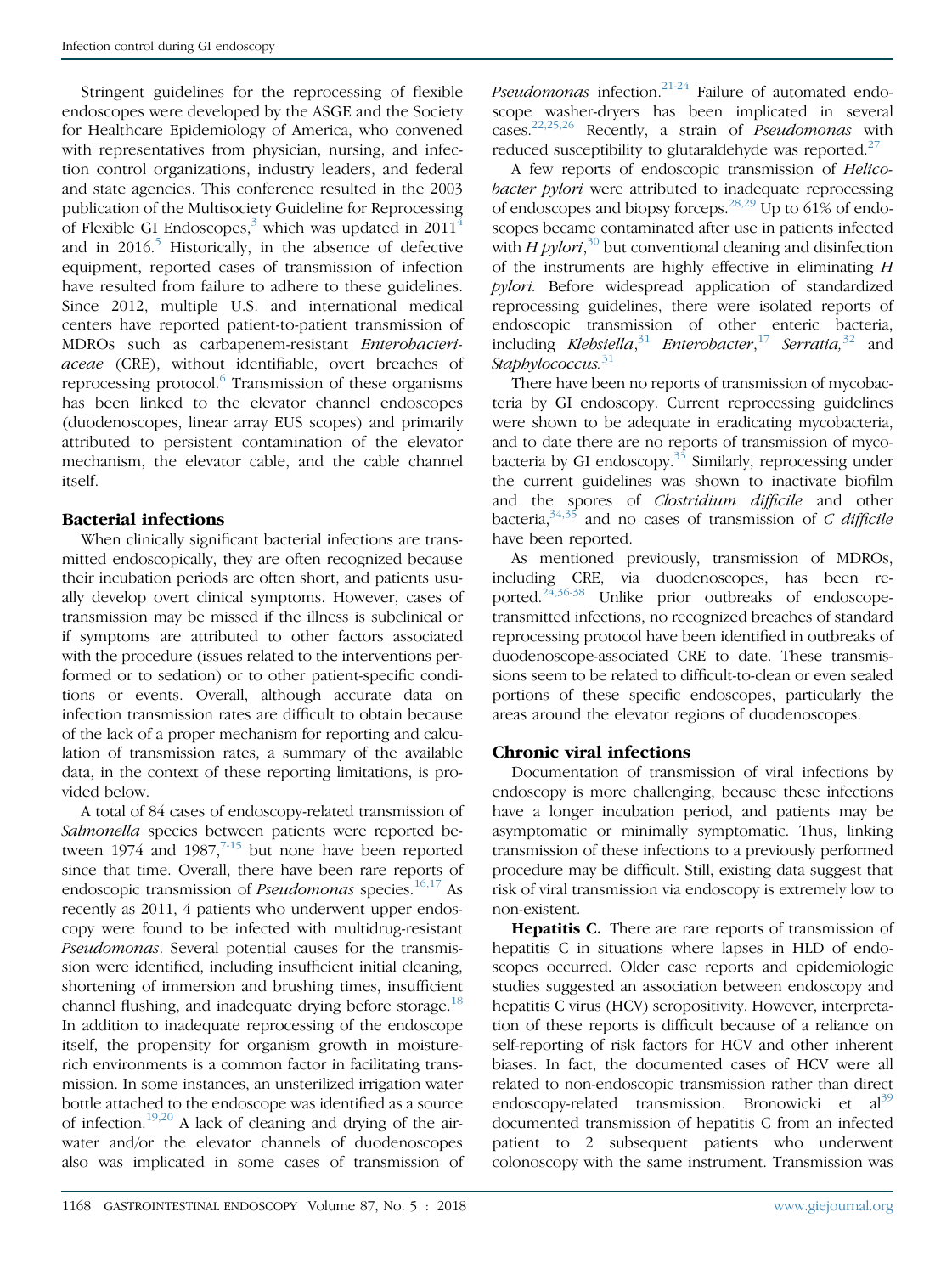originally attributed to 2 breaches in endoscope reprocessing: failure to clean the working channel of the endoscope manually before disinfection and failure to sterilize the biopsy forceps between patients. However, inadequate aseptic techniques practiced at this center also raise the possibility of transmission of the virus via contaminated intravenous tubing, syringes, or multi-dose vials rather than the endoscope itself. $40,41$  In another example, a single-center report showed that 8 of 87 (9.2%) HCV-negative patients seroconverted after propofol vials designed for single use were reused on multiple patients undergoing endoscopic procedures.<sup>[42](#page-10-0)</sup>

There is evidence, however, that when currently accepted reprocessing guidelines are followed, transmission of HCV is extremely rare to non-existent. A multicenter prospective cohort study followed 8260 HCV-seronegative patients undergoing endoscopy.<sup>45</sup> All centers reported compliance with internationally accepted guidelines for cleaning and disinfection of endoscopes. All 8260 patients, including 912 patients who underwent an endoscopy with an instrument previously used on HCV carriers, remained seronegative at follow-up testing performed 6 months after their endoscopic procedures. Four seroconversions occurred over the study period in a control group of 38,280 blood donors, which indicated a background seroconversion rate of 0.042 per 1000 patient-years.

Similar results were reported in a prospective cohort study of 859 patients, with a high prevalence of hepatitis C of 71%<sup>[44](#page-10-0)</sup> Endoscopes were cleaned and disinfected in accordance with guidelines published by the ASGE and the Society of Gastroenterology Nurses and Associates. Of the 149 patients who were seronegative and for whom follow-up serology could be obtained, 4 subsequently developed antibodies to HCV. Two were found to have had HCV RNA in blood samples obtained before an endoscopy, which indicated that they were infected before undergoing endoscopy. Of the remaining 2 patients who developed anti-HCV antibodies after an endoscopy, neither had HCV RNA detected on follow-up testing at 3 and 6 months after the procedure, which suggested falsepositive serologic tests. Thus, endoscopy did not result in transmission of hepatitis C in any of these patients, despite the extremely high exposure risk in this cohort.

Hepatitis B. A handful of isolated case reports suggest that transmission of hepatitis B via endoscopy is possible.[45-47](#page-10-0) However, transmission of hepatitis B appears to be very rare, even when inadequate cleaning and disinfection occurs, and there are no reported cases of transmission when currently accepted guidelines are followed.

In 5 prospective studies, 120 patients who had undergone endoscopy with an instrument previously used in a patient infected with hepatitis B were followed. $48-52$  No hepatitis B virus (HBV)-seronegative patients developed clinical or serologic evidence of hepatitis B over a 6-month follow-up. In 4 additional prospective studies, a

total of 722 patients who were HBV seronegative were observed for up to 12 months after an endoscopy.  $53-56$ The background prevalence rates of hepatitis B surface antigen positivity in these populations were up to 9.6%. In total, only 3 of the 722 patients seroconverted. None of the seroconversions were attributed to the endoscopy because none of these patients had undergone an endoscopy with an instrument previously used on a patient who was infected. In addition, the seroconversion rate was lower than that for a control population not undergoing endoscopy. In a recent prospective cohort study from a center in which ASGE reprocessing guidelines were followed, none of 30 seronegative patients undergoing endoscopy with instruments previously used in patients who were hepatitis B surface antigen–positive subsequently serocon-verted.<sup>[44](#page-10-0)</sup> Finally, a recent Canadian study of patients who underwent endoscopy in a unit with identified infection control lapses over a 9-year period confirmed the negligible risk of HBV infection after endoscopy. In this study, 5042 of 6728 (75%) living patients completed bloodborne pathogen testing after endoscopy, and there was no increased risk for infection among those who underwent a procedure within 7 days of a known HBV or HCV case.[57](#page-10-0)

Taken together, these data indicate that when currently accepted guidelines for cleaning and disinfection of endoscopes are followed, transmission of hepatitis B after endoscopic procedures does not occur or is very rare.

HIV. There are no reports of transmission of HIV by endoscopy. Manual cleaning of the endoscope with detergent eradicates >99.0% of the virus from the instrument, and subsequent disinfection with glutaraldehyde has been shown to eliminate the virus from endoscopes.  $4,58-60$ 

# Miscellaneous microbial transmission

Parasites. A single report documented transmission of Strongyloides to 4 patients from a contaminated instru-ment.<sup>[61](#page-10-0)</sup> There are no other reports of transmission of parasites by endoscopy.

Fungi. There are no documented cases of transmission of fungal infections by GI endoscopy.

Prions. Creutzfeldt-Jacob disease (CJD) is a neurologic disease that is transmitted by proteinaceous agents called prions. GI endoscopy does not result in contact of the endoscope or accessories with prion-infected tissues, and, therefore, there is no theoretical need for any special processing of endoscopes used on patients with CJD. $^{62}$  $^{62}$  $^{62}$ There are no reports of transmission of CJD by endoscopy.

Variant CJD (vCJD) is a related condition caused by the consumption of beef contaminated by the bovine spongiform encephalopathy agent. Approximately 125 cases have been reported worldwide, with a single case reported in the United States. vCJD differs from CJD in that the mutated prion protein can be found in lymphoid tissue throughout the body, including the tonsils and the gut. The mutated prions are resistant to conventional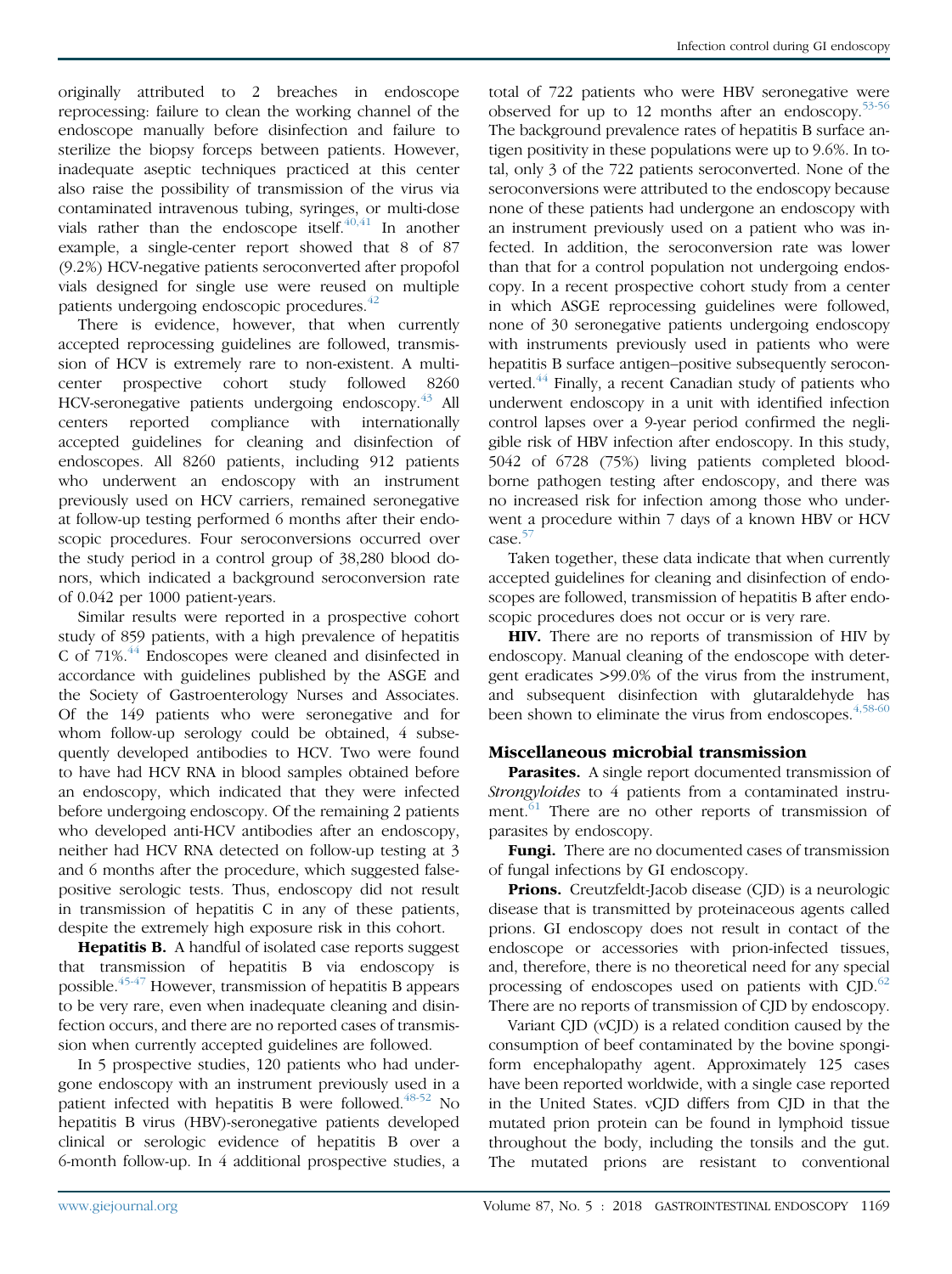disinfectants and sterilants. We, therefore, recommend that an endoscopy be avoided, if at all possible, in patients with known vCJD. $^{63}$  $^{63}$  $^{63}$  When an endoscopy must be performed in a patient with known vCJD, we recommend use of an instrument dedicated for patients with vCJD or one that is approaching the end of its life and that can be destroyed after use. Given the absence of any further reported cases of vCJD in the United States, no changes to general reprocessing guidelines are warranted at this time.

# Use of endoscopes in animal models

There is a paucity of data regarding risk of transmission of infection via endoscopes used in animal models. The Centers for Disease Control and Prevention (CDC) recommends that "when medical or surgical instruments, especially those invasive instruments that are difficult to clean [eg, endoscopes], are used on animals, these instruments should be reserved for future use only on animals."<sup>[64](#page-10-0)</sup> Some endoscope manufacturers recommend that endoscopes that have been used on animal models should be reprocessed in dedicated automated endoscope reprocessors separate from those used for human endoscopes.

### REPROCESSING OF ENDOSCOPES

The single best protection against patient-to-patient transmission of microorganisms by endoscopy is careful compliance with reprocessing guidelines and manufacturers' U.S. Food and Drug Administration (FDA)– approved instructions for use.<sup>5</sup> This section defines and discusses key concepts in endoscope reprocessing. More in-depth discussion is left to the Multisociety Guideline for Reprocessing of Flexible GI Endoscopes 2016 update.<sup>[5](#page-9-0)</sup>

# **Definitions**

Cleaning. This is defined as the physical removal of organic material and/or soil, generally by using water with detergents. This process is designed to remove organisms rather than kill them.

Disinfection. Disinfection eradicates most microorganisms and is commonly performed by using liquid chemical germicides. There are 3 levels of disinfection depending on the degree of microbial elimination involved: $65$  (1) High: This includes pasteurization, use of glutaraldehyde or another agent confirmed to achieve HLD. HLD destroys vegetative microorganisms, mycobacteria, fungi, small or nonlipid viruses, and medium or lipid viruses, but not necessarily large numbers of bacterial spores. Chemical germicides registered as "sterilants" may be used for sterilization or for HLD, depending on such factors as dilution, contact time, and frequency of reuse. The specifics of such factors may vary with each product and are included on approved labeling. $65$  (2) Intermediate:

This uses hospital-grade disinfectant and a U.S. Environmental Protection Agency–approved tuberculocidal cleaner and/or disinfectant and is indicated for any item that touches mucous membrane or skin that is not intact (eg, thermometers). (3) Low: This level of disinfection will inactivate most vegetative bacteria, some fungi, and some viruses, but it does not reliably inactivate resistant microorganisms.

### Sterilization

Sterilization eliminates all microbials, including bacterial spores. It is most commonly achieved with heat or ethylene oxide gas.

### Spaulding classification

The Spaulding classification categorizes medical devices based on the risk of infection involved with use. The categories of medical devices and their associated levels of disinfection are as follows:

Critical-use items. Critical use items enter sterile tissue or vascular spaces and hence carry significant risk for infection if contaminated. These items include needles, surgical instruments, biopsy forceps, and urinary catheters. Processing for reuse of these items requires sterilization.

Semi-critical-use items. These items, such as endoscopes, come in contact with mucous membranes and do not ordinarily penetrate sterile tissue. Processing for reuse requires HLD.

Noncritical items. These item do not ordinarily touch the patient or touch only intact skin, such as stethoscopes or patient carts. These items may be cleaned by low-level disinfection.

# REPROCESSING METHODS

Endoscope reprocessing is a multistage process that includes manual cleaning, HLD (or sterilization in some cases), rinsing, drying, and storage. The ASGE Multisociety Guideline on the Reprocessing of Flexible GI Endoscopes: 2016 update should be referred to for additional informa-tion on the multistage process outlined below.<sup>[5](#page-9-0)</sup>

# Manual cleaning

The first, and one of the most important, steps in the prevention of transmission of infection by endoscopy, is manual cleaning of the endoscope with detergent solution and brushes.<sup>[66,67](#page-10-0)</sup> Only model-specific cleaning devices, designed for the endoscope model being cleaned, should be used.<sup>[5](#page-9-0)</sup> This should be performed as soon as possible on removal of the endoscope from the patient to prevent drying of material on the surface of the endoscope and within the channels. Manual cleaning minimizes the chances of bacterial biofilm developing within the endoscope channels. The efficacy of cleaning and disinfection is dependent on appropriate training of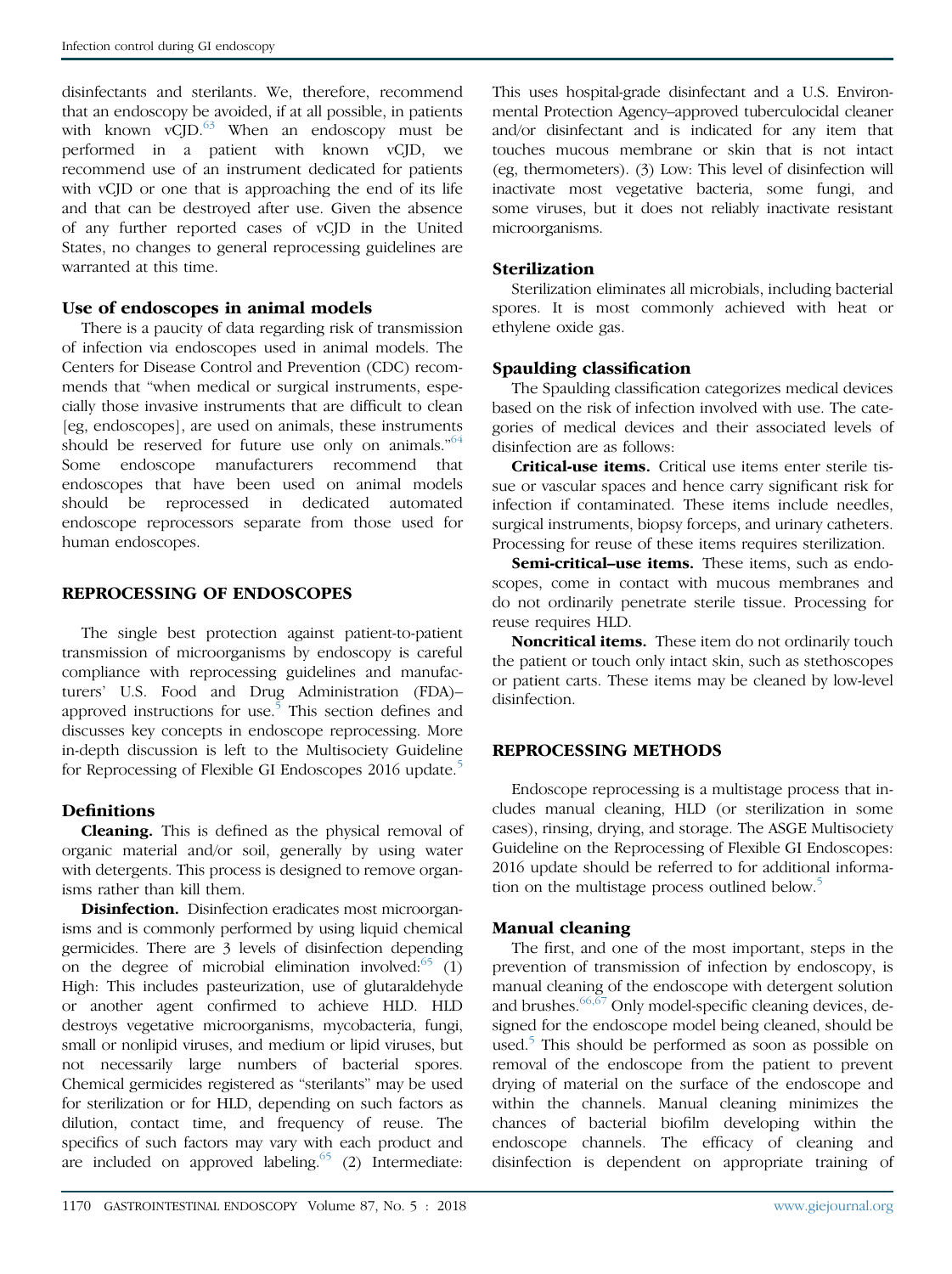personnel and compliance with manufacturers' recommendations. Endoscopes equipped with an elevator channel merit special attention during both manual cleaning and disinfection in order to ensure effective reprocessing of the instrument. This includes both duodenoscopes used in ERCPs and linear-array echoendoscopes used for certain EUS procedures. Manual cleaning of the complex endoscope components, such as elevators, requires optimal lighting and may be facilitated with magnification.<sup>[5](#page-9-0)</sup>

### **HLD**

HLD is the standard of care recommended by governmental agencies and all pertinent professional organiza-tions for the processing of flexible GI endoscopes.<sup>[2,4,68,69](#page-9-0)</sup> HLD is operationally defined by the FDA as a 6-log reduction of *Mycobacteria*<sup>[70](#page-10-0)</sup> and is achievable by using a variety of FDA-approved liquid chemical germicide solutions with a manual process or an automated endoscope reprocessor.<sup>[71,72](#page-10-0)</sup>

### Sterilization

Traditionally, sterilization of endoscopes and accessories has been indicated for the rare occasions when they are to be used as critical medical devices, when there is a potential for contamination of an open surgical field. $65$ Sterilization can be achieved by using a variety of methods, including ethylene oxide gas treatment, and it can be achieved with appropriately long exposure to liquid chemical germicides.<sup>[72,73](#page-10-0)</sup> Because of the complexity of the instrument channel design, sterilization of flexible en-doscopes is difficult to accomplish.<sup>[74,75](#page-10-0)</sup> In addition, endoscope durability and function are potentially compromised with repeated cycles of sterilization.<sup>[76](#page-10-0)</sup> Users report that endoscopes experience a shortened use life because of material degradation issues when processed repeatedly in ethylene oxide. $\frac{7}{7}$  Because of these factors as well as a lack of data for demonstrable benefits to the further reduction in endoscope bacterial spore counts achieved by sterilization instead of HLD, sterilization with ethylene oxide is not recommended over HLD for standard GI endoscopes.<sup>[74](#page-10-0)</sup> However, an FDA-cleared liquid chemical sterilant processing system has been approved to provide sterilization of cleaned, immersible, reusable, and heat-sensitive critical and semicritical medical devices.<sup>7</sup>

Reusable biopsy forceps, snares, sphincterotomes, and other accessories designed to breach the GI mucosal sur-face all require sterilization.<sup>[70](#page-10-0)</sup> Reusable accessories have the potential for cost savings because they can be used over several procedures; however, repeated sterilization may damage the devices.<sup>[78,79](#page-10-0)</sup>

Although the use of tap water in the irrigation bottle can be safe, with no difference in rates of bacterial cultures compared with sterile water and no associations with clinical infections with use of either tap or sterile water,  $80-82$  it

is recommended that sterile water be used in irrigation bottles when endoscopy is performed in special populations such as liver transplant patients, because of uncertainty regarding the presence of potential water-borne pathogens in tap water.<sup>[83](#page-11-0)</sup>

### Duodenoscopes

Because of recent duodenoscope-associated MDRO and CRE infections and known difficulties in adequately cleaning the elevator channel, the FDA has advised consideration of further measures for reprocessing of duodenoscopes including use of double reprocessing cycles, uniform or intermittent surveillance with use of a "culture and hold" policy in which the endoscope is cultured after HLD and withdrawn from use until the results prove negative for persistent contamination, or sterilization by treatment with ethylene oxide gas or a liquid chemical sterilant. $84$  If not used uniformly, the aforementioned measures can be used when endoscopes that have been used in patients with known MDRO or CRE infections are reprocessed. A facility's decision to use any of these measures is based on available resources as well as local prevalence and estimated risks of duodenoscope-related transmission of infection. All endoscopy centers should closely evaluate whether they have the expertise, training, and resources to implement 1 or more of the FDA suggested supplemental measures to enhance duodenoscope reprocessing.<sup>[5](#page-9-0)</sup>

### Linear array echoendoscopes

There is limited data regarding risk of transmission of CRE via linear array echoendoscopes. $85$  Some centers, out of an abundance of caution, have begun processing linear echoendoscopes in a manner similar to that used for duodenoscopes, given that both devices contain elevators.<sup>[86](#page-11-0)</sup> However, other than anectodal reports, there are no published studies of these devices being associated with patient-to-patient transmission of MDROs.

### Rinsing, drying, and storage

A critical part of the cleaning and disinfecting process involves proper rinsing and drying of the endoscope channels. During rinsing, large volumes of water are flushed through all channels to accomplish complete evacuation of liquid chemical germicides. Water used for rinsing endoscopes after HLD varies in different institutions and is either potable tap water, bacteria-free water, sterile, or sterile-filtered water.<sup>[87,88](#page-11-0)</sup> However, none of these water types is necessarily free of bacteria, despite their label claims, and the potential for contamination of disinfected endoscopes, and, therefore, for nosocomial infection, still exists.[5,88,89](#page-9-0) Microbiologic monitoring of rinse water is not recommended by the CDC, although this remains a controversial issue,  $5,90.93$  with some countries encouraging the practice. $94$  Endoscopes that are sterilized with ethylene oxide must have the channels and materials purged by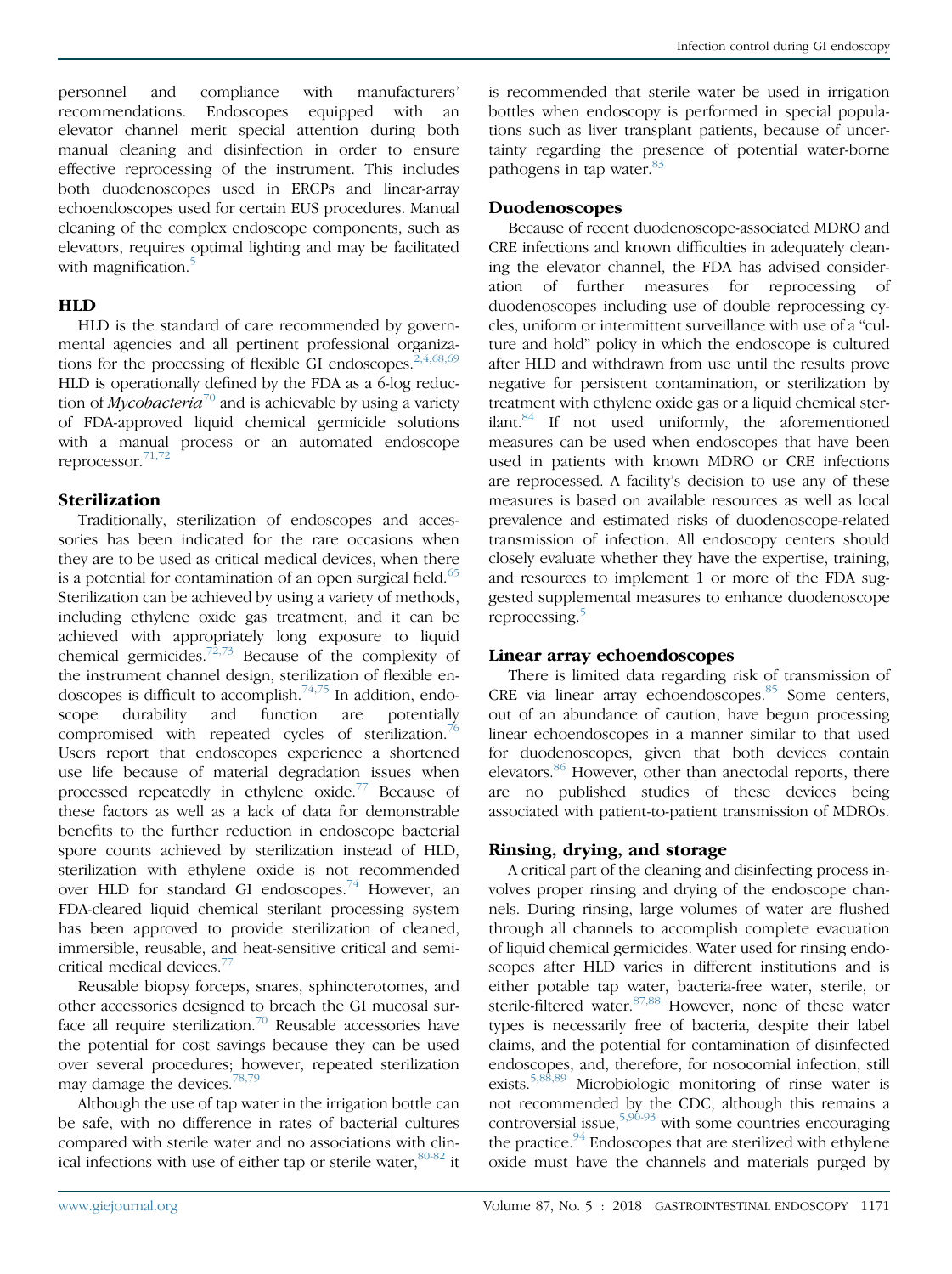prolonged evacuation in a strongly negative pressure or vacuum environment, in order to remove any potential toxic residue from the ethylene oxide gas. In addition, before endoscopes undergo gas sterilization, all moisture must be eliminated from the endoscope channels to avoid the creation of ethylene glycol (antifreeze) during ethylene oxide sterilization.

Thorough drying of the endoscope after rinsing minimizes proliferation of microorganisms during storage, because any residual rinse water that remains in endoscope channels may provide an environment for the microorganisms to colonize and multiply.<sup>5,95</sup> After the endoscope is rinsed with water, a 70% alcohol flush promotes drying and inhibits the growth of organisms in stored instruments.<sup>[96](#page-11-0)</sup> After the instruments are dried, they should be stored in an upright hanging position as per manufacturers' recommendations. There are incomplete data, however, on the importance of commercially sold endoscope storage cabinets, including forced-air irrigation of endoscope channels during storage for keeping endoscopes free of contamination. $97$ 

There is little information regarding how long endoscopes placed in storage may remain unused before reprocessing is required. Two studies indicate that once endoscopes are appropriately reprocessed, dried, and stored, it is not necessary to reprocess them again if used within 5 to 7 days.  $98,99$  Other data demonstrate that the use of endoscopes within 21 days of HLD appears to be safe.[5,100](#page-9-0) This interval remains poorly defined and requires further study.

### Reprocessing failure

Reprocessing failures typically arise because of equipment (automated endoscope reprocessor) or product (HLD) failure or because of human error. $101$  Because the efficacy of manual cleaning and HLD is operatordependent, assignment of staff responsible for endoscope reprocessing, extensive training of the reprocessing personnel, process validation, and quality assurance cannot be overemphasized. Staff competency should be assessed, at the very least, on an annual basis.

Although the risk of transmission of infection through endoscopy is extremely low, institutions have an ethical obligation to inform affected patients in a timely manner when a significant breach in reprocessing is discovered or an endoscope-associated infection is suspected. Prompt notification and counseling may minimize patient anxiety, allow patients to take precautions to minimize the risk of transmitting infection to others, and allow for early serologic testing. This may help distinguish chronic infections from those potentially acquired at the time of endoscopy and to permit earlier initiation of treatment for newly acquired infections.

In the event of reprocessing failure or outbreak caused by a suspected infectious or chemical etiology, environmental sampling should be performed according to standard

outbreak investigation protocols.<sup>[102,103](#page-11-0)</sup> Based on these protocols,  $102,103$  we provide the following recommendations for the management of cases of reprocessing failure: (1) When a breach of the HLD protocol is discovered, it should be reported to the institution's designated infection control personnel, local and/or state public health agencies, the FDA, the CDC, and the manufacturers of the involved equipment (eg, endoscope, disinfectant and/or sterilant, and automated endoscope reprocessor).<sup>[102,103](#page-11-0)</sup> (2) Patients at risk should be notified directly, in a timely manner, of the breach and of the estimated risk of infection. Successful notification or attempts at notification should be documented. (3) Early serologic testing is imperative to distinguish prior infections from those potentially acquired as a result of the breach in the HLD protocol. For cases in which testing is delayed, it may be difficult to exclude the endoscopic procedure as a potential source of the infection. (4) Patients should be advised against donating blood and tissue products and engaging in sexual contact without barrier protection until all serologic testing is complete. (5) Personal counseling should be offered to all patients. The risk of infection should be discussed and placed in context, to minimize patient anxiety. In addition, the possibility that the patient has a prior chronic viral infection should be discussed, along with the role of testing in distinguishing pre-existing from newly acquired infections. (6) Patients should be asked whether they developed new symptoms suggestive of transmission of enteric bacteria or viruses after the endoscopic procedure. Prior vaccination history for hepatitis A and B should be documented. If patients have undergone prior hepatitis B vaccination, post-vaccination titers should be documented if they were measured. An attempt should be made to identify risk factors for hepatitis B, hepatitis C, and HIV. If patients have previously undergone testing for these infections, the results should be documented. (7) Baseline serologic testing for hepatitis B, hepatitis C, and HIV should be performed after reprocessing failure. Patients should be informed about their baseline serology results in a timely manner. (8) Performance of repeat testing, which may include serology and RNA tests, should be considered. The timing and the choice of tests will be influenced by the period of time that has elapsed between patient exposure and initial testing, by the presence or absence of patient symptoms, and by the advice of the institution's infectious diseases specialist. Institutions may consider obtaining follow-up testing at 6 weeks, 3 months, and 6 months after the procedure. In some situations, additional follow-up testing may be advisable at 1 year after exposure.

#### GENERAL INFECTION CONTROL

Establishing and maintaining general infection control guidelines within an endoscopy unit are essential for creating a high-quality and safe environment for patients and personnel. However, significant practice variation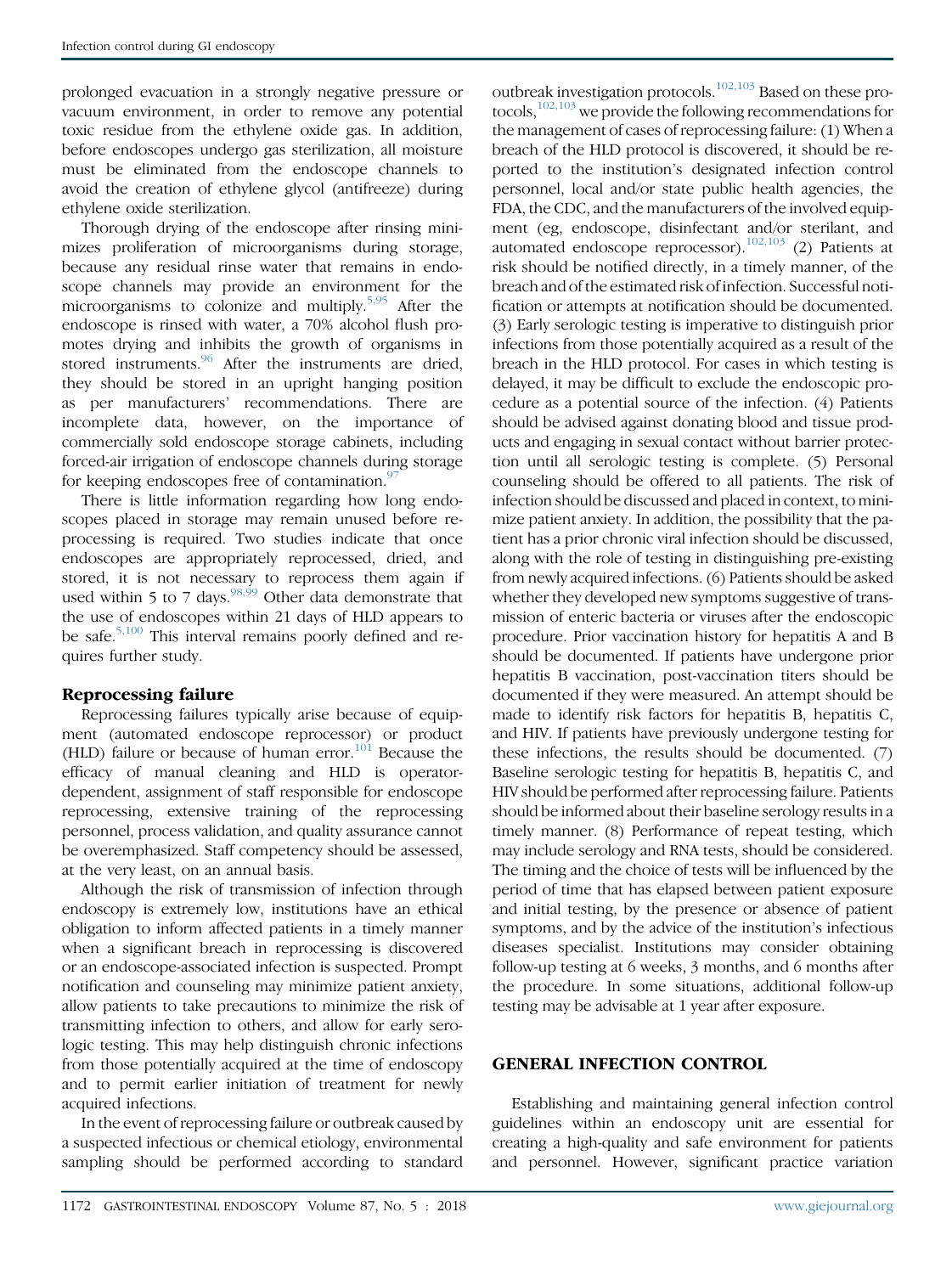with regard to infection control has been reported in endoscopy units across the United States. Gaps in both infection control and safety have been noted in over a fifth of U.S. ambulatory endoscopy units, with notable lapses reported for hand hygiene, personal protective equipment, injection safety, medication handling, and equipment pro-cessing.<sup>[104](#page-11-0)</sup> Such variation highlights the need for continued and sustained efforts by endoscopy units to ensure that infection control guidelines are maintained and enforced.

### Transmission of infection from patient to patient

Two modes of patient-to-patient transmission of infec-tion have been outlined<sup>[5](#page-9-0)</sup> and are classified as nonendoscopic and endoscopic modes of transmission. Both modes have been clearly linked to patients developing infections after an endoscopic procedure and in most cases were the result of a lack of personnel carefully complying with general infection control policies and procedures. Examples of non-endoscopic transmission of infectious organisms include improper handling of intravenous sedation tubing, use of multi-dose vials and/or reuse of needles by endoscopy unit personnel when caring for patients. Both transmission modes put patients at risk of exposure to possible development of an infection and in most cases can be significantly minimized by good infection control practices.

### Transmission of infection from patients to endoscopy unit personnel

There are several reports of documented transmission of infection from patients to health care personnel working in endoscopy units. Potential modes of transmission may include needle stick injury, $105,106$  blood splashes to the conjunctiva, $107$  inhalation of aerosolized microorganisms,  $108$ and transfer from direct handling of patients. Furthermore, endoscopy unit staff are at higher risk for some types of infections in comparison to other health care workers or the general population. For example, there is a higher prevalence of  $H$  pylori infection in endoscopy personnel, with an increased prevalence observed with increasing years of practice.<sup>109-112</sup> Appropriate use of personal protective equipment and good hand hygiene should minimize most of these infection risks. Moreover, endoscopy units need to have policies and procedures in place for when personnel have a potential exposure to an infectious organism while at the workplace.<sup>[113](#page-11-0)</sup>

### Management of endoscopy unit personnel exposed to infectious agents

There are nearly 600,000 annual percutaneous injuries experienced by U.S. health care workers,  $114$  with over 5 million health care workers at risk.<sup>[115](#page-11-0)</sup> The risk of developing an infection after such an exposure is low for endoscopy unit personnel with respect to diseases such as  $HIV$ ,  $116$   $HCV$ ,  $117$  and  $HBV$ ,  $118$  In the event of inadvertent exposure of endoscopy unit personnel to potentially infectious agents, institutional guidelines should be followed. The Occupational Safety and Health Act (OSHA), the U.S. Public Health Service, and the CDC have published recommendations for management after exposure,  $119,120$  including the following: (1) when prophylaxis is indicated after exposure, (2) the need for consulting experts in the management of such exposures, (3) monitoring for compliance with after-exposure prophylaxis as well as for adverse events and for seroconversion.

### Protection of personnel

OSHA 1991, updated in 2001, established guidelines for health care facilities whereby employers are responsible for providing a safe and healthful work environ-ment.<sup>[121,122](#page-11-0)</sup> Areas in which health care personnel encounter blood and other body fluids, such as an endoscopy unit, places them at the greatest risk of being exposed to blood-borne infections. In order to minimize such risks, the OSHA Blood-Borne Pathogens Standard (OSHA ST 29 CFR part 1910.1030) was established and requires employers to evaluate each employee task and provide training to protect employees from exposure to harmful substances. The OSHA Blood-Borne Pathogens Standard established the following requirements for health care facilities: (1) development of an exposure control plan that defines anticipated exposure risks for each employee task and outlines risk-reduction approaches, (2) exposure control plan updated annually, (3) implement the use of universal precautions, (4) identify and use engineering controls (defined as physical changes to the work area or process that effectively minimize a worker's exposure to hazards) to minimize exposure to blood-borne pathogens, (5) identify and ensure the use of work practice controls, (6) provide personal protective equipment for personnel, (7) make available after-exposure evaluation and follow-up to any occupationally exposed worker who experiences an exposure incident, (8) use labels and signs to communicate hazards, (9) provide information and training to workers, (10) maintain worker medical and training records.

Finally, it is further recommended that all of the above requirements be directed by a qualified individual, documented in writing and accessible to all personnel, include policies and procedures to support them, and that there be a process for ongoing assessment of compliance and competency with regard to them. $^{113}$  $^{113}$  $^{113}$ 

### Standard precautions

Standard precautions are defined as the basic level of infection control precautions, which are to be used, as a minimum, in the care of all patients. The goal of standard precautions is to reduce the risk of transmission of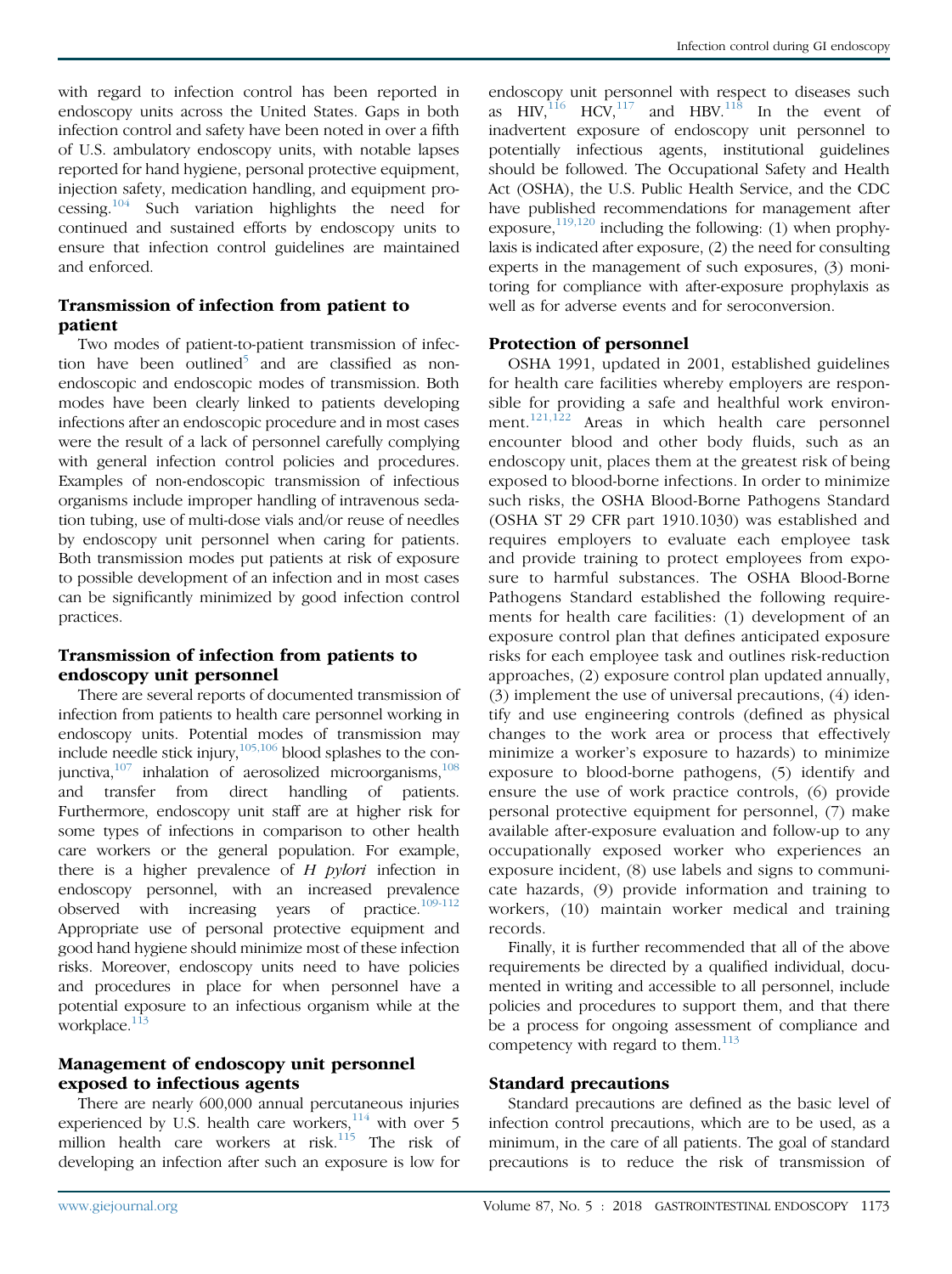blood-borne and other pathogens from both recognized and unrecognized sources.

The CDC recommends standard precautions for the care of all patients, regardless of their diagnosis or presumed infection status. Standard precautions apply to (1) blood, (2) all body fluids, secretions, and excretions (except sweat), (3) non-intact skin; and (4) mucous membranes. Because a patient's infectious status is often unknown at the time of an endoscopy, it is prudent to apply standard precautions for blood and body fluids when interacting with all patients. Standard precautions include: $4,123$  (1) hand hygiene, (2) personal protective equipment, (3) safe medication administration practices, (4) safe handling of potentially contaminated equipment or surfaces in the patient environment.

### Precautions at the institutional level

A variety of measures are needed for optimal infection control among employees, both before and during the period of employment. OSHA mandates that all employees should be immunized against  $HBV<sub>124</sub>$  $HBV<sub>124</sub>$  $HBV<sub>124</sub>$  although the risk of HBV infection to endoscopy unit personnel is small.<sup>[125](#page-11-0)</sup> Other agencies and medical societies have gone further and recommended that health care personnel should have documented immunity or be immunized against a number of other vaccine-preventable diseases. Such vaccinations include annual influenza immunizations, measles/ mumps/rubella, varicella (if the individual has not had chickenpox in the past), tetanus/diphtheria/pertussis, and meningococcus.[123,124](#page-11-0) Additionally, a majority of states have immunization laws for health care workers with which institutions must comply. Last, an effective and readily accessible employee health service may play a critical role in the management of after-exposure prophylaxis.<sup>[125](#page-11-0)</sup>

### Precautions in the endoscopy unit

A number of essential precautions should be observed in the endoscopy unit in order to minimize infectious risks to both personnel and patients. Hands should be washed before and after each patient interaction, whether or not gloves are worn. The use of soap and water is required when hands are visibly soiled or an employee has an encounter with a patient with a suspected and/or known infectious cause of diarrhea. In all other cases, alcohol-based agents are acceptable.<sup>[102,126](#page-11-0)</sup> In endoscopy units, the prevention of *C difficile* transmission should be considered when endoscopy is performed on patients with diarrhea or known C difficile infection. Handwashing with soap and water should be undertaken for mechanical removal of spores from employee hands. Similarly, the use of gloves by health care workers during this type of patient encounter is required, because it has been shown to decrease the incidence of C difficile-associated diarrhea and the point prevalence of asymptomatic C difficile carriage in inpatients. $^{127}$ 

Patients with respiratory diseases that can be spread via an airborne route (eg, tuberculosis) may place endoscopy unit personnel at an increased risk of contracting the disease. Special precautions should be undertaken for patients who fall into this category and require endoscopy. Endoscopic procedures should be performed in a negative-pressure room, such that the direction of the air flow is from the outside adjacent space into the procedure room. Additionally, the use of personal respiratory protection is indicated for persons entering these rooms and for staff who lack immunity to airborne viral diseases (eg, measles, varicella zoster virus, influenza). Finally, the procedure room should be cleaned per standard protocol as described below.<sup>[128](#page-12-0)</sup>

Maintenance of a clean and sanitary environment for patients and personnel must be ensured. After the endoscopic procedure, exposed surfaces should be thoroughly cleaned of visible contaminants and then disinfected with an Environmental Protection Agency–registered hospital disinfectant.  $65,129$  Rigorous cleaning of the endoscopy unit with a bleach-containing disinfectant for environmental disinfection is needed when patients with, or suspected of having, C difficile or norovirus undergo an endoscopic procedure. Also, isolation precautions that are otherwise indicated in patients who are potentially infected should be maintained when patients are transported to endoscopy units. For some patients, convenience or isolation requirements may require performance of an endoscopy at the bedside, rather than in the endoscopy unit. Finally, each endoscopy unit should have a plan in place for the cleaning and disinfecting of the procedural space at the end of the day. $4$ 

Safe medication administration practices and the safe use of needles in the endoscopy unit must be followed. Needles should be discarded in sharps containers without recapping to avoid inadvertent needle sticks. Endoscopy units and institutions should adopt needleless systems for administration of parenteral drugs whenever feasible. Clear and detailed recommendations for safe injection practices have been outlined in several recent guidelines.<sup>[102,113,130,131](#page-11-0)</sup> In particular, it should be emphasized that single-dose vials should be used, all medications should be labeled, reuse of syringes to enter a medication vial or solution should be prohibited, and the same syringe should not be used to administer medications to multiple patients.

It should be noted that infection control and the architectural layout of the endoscopy unit are intertwined. Endoscopy unit infection control policies should address procedure room work areas, reprocessing rooms, the separation of soiled and clean tasks and the flow of soiled and clean equipment through the unit, and the handling of specimens, tissues, soiled linens, and contaminated wastes should conform to both state and national regulatory guidelines. $132$  The physical design of the endoscopy unit and rooms significantly influences whether these infection control issues can be adequately and efficiently addressed.<sup>[133,134](#page-12-0)</sup>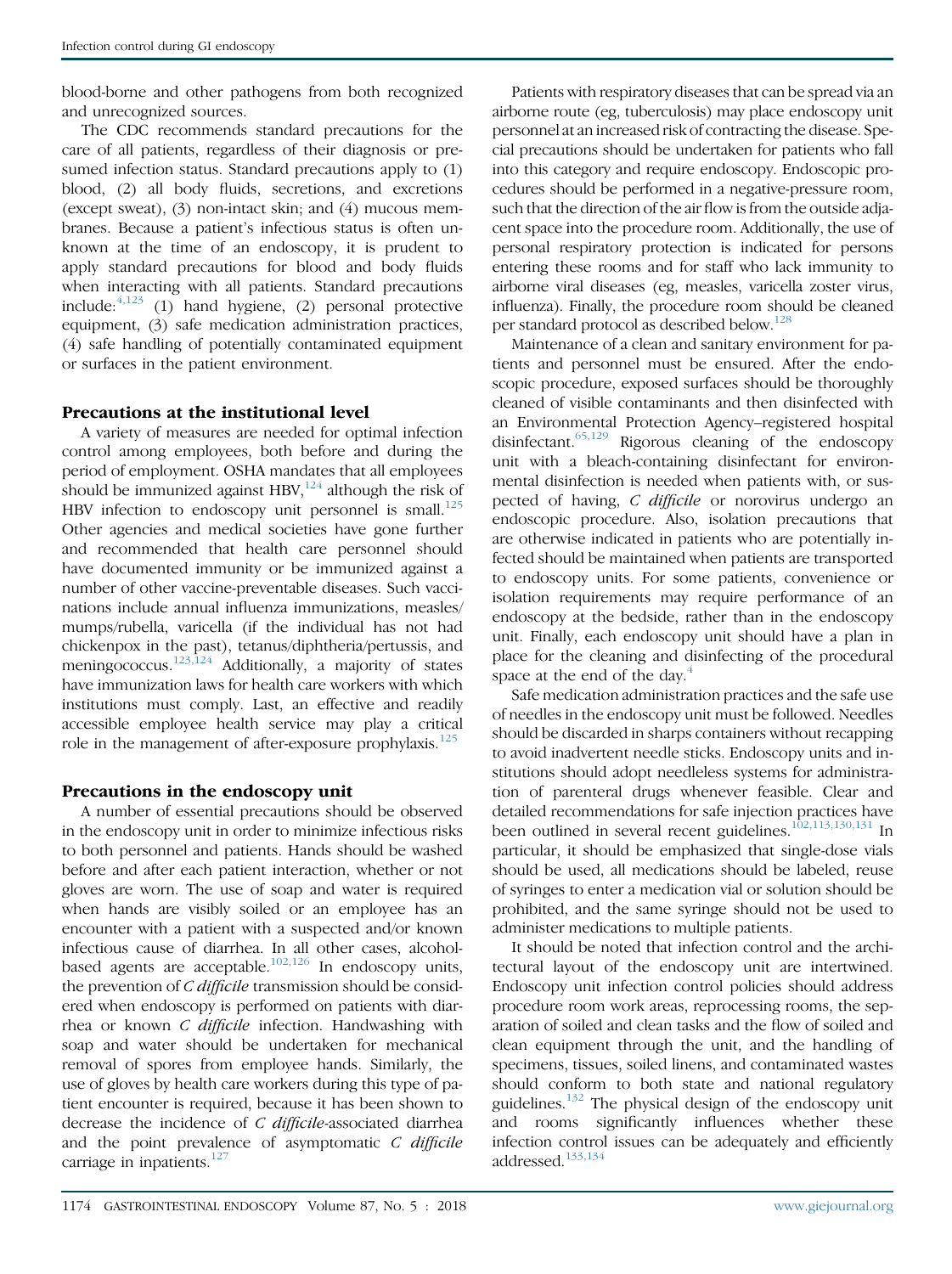### Personal protective equipment

Personal protective equipment is defined as specialized clothing or equipment that does not permit blood or other potentially infectious material to pass through clothes or into skin, eyes, or mouth when worn by an employee for protection against a hazard. OSHA requires that employers provide all generally available protective attire, that they instruct employees in their use, and that they ensure their use by the employee[.132](#page-12-0) The ASGE Technology Assessment Committee and ASGE Ensuring Safety in the Gastrointestinal Endoscopy Unit Task Force provided a thorough discussion of personal protective equipment, their rationale, and the applicable regulations about their use. $113,135$  Although there are no endoscopy-specific mandates, institution-wide policies must define appropriate protective wear for the reasonably anticipated exposure of a given task and in most cases is dictated by whether personnel are at risk for a low or high risk exposure. $133$  Gowns, gloves, masks, and eyewear should be worn in all settings in which contact with bloodborne pathogens or other potentially infectious materials might be anticipated. Of note, personal protective equipment should never be reused and must be removed when the wearer leaves a procedure room.

# Terminal cleaning

The endoscopy unit should have a written plan addressing the terminal cleaning of all procedure rooms, including methods and chemical agents for cleaning and disinfecting the procedure space at the end of the scheduled procedure day. $113$  Terminal cleaning should be performed after known cases of C difficile and potentially other organisms as determined by the local institution.

The terminal cleaning process should include cleaning of all surfaces in the procedure room sufficient to remove all soil and biofilm, followed by proper disinfection. This requires use of 2 distinct agents because chemical disinfectants are not effective at cleaning, and cleaning agents are not effective at disinfecting surfaces. Agents for terminal cleaning should have efficacy in spore removal, which may differ from requirements for agents used in sterile operating rooms.

Before the first procedure of the day, staff should verify that all procedure and recovery areas have been properly cleansed. A training and competency assessment program should be in place for staff who are involved in terminal cleaning to ensure proper and safe handling and use of the chemicals.

# LEADERSHIP

Although it is essential for all staff to participate in enforcing and maintaining infection control, it is critical to have a leadership and governance structure in place to develop policies and procedures around infection control as well as to lead and potentially direct quality improvement

#### TARLE<sub>1</sub>

| The Centers for Disease Control and Prevention system for<br>categorizing recommendations is as follows:<br>Category IA. Strongly recommended for implementation and<br>strongly supported by well-designed experimental, clinical, or<br>epidemiologic studies.<br>Category IB. Strongly recommended for implementation and<br>supported by some experimental, clinical, or epidemiologic studies<br>and a strong theoretical rationale.<br>Category IC. Required by state or federal regulations. Because of state<br>differences, readers should not assume that the absence of an IC<br>recommendation implies the absence of state regulations. |
|------------------------------------------------------------------------------------------------------------------------------------------------------------------------------------------------------------------------------------------------------------------------------------------------------------------------------------------------------------------------------------------------------------------------------------------------------------------------------------------------------------------------------------------------------------------------------------------------------------------------------------------------------|
| Category II. Recommended for implementation and supported by<br>suggestive clinical or epidemiologic studies or theoretical rationale.<br>No recommendation. Unresolved issue. Practices for which insufficient<br>evidence or no consensus regarding efficacy exists.                                                                                                                                                                                                                                                                                                                                                                               |
|                                                                                                                                                                                                                                                                                                                                                                                                                                                                                                                                                                                                                                                      |

projects in this area. It is necessary for endoscopy units to have defined and inclusive leadership, with a focus on meeting and satisfying regulatory requirements with regard to safety and infection control.<sup>136</sup> This leadership team should be diverse and include both physician and nursing representation. Furthermore, at a minimum, endoscopy units are required to have a qualified person who directs infection prevention plans. $137$  The role of this individual is to serve as an infection control champion and to implement infection control best practices and technology, lead change management among staff, and be responsible for developing educational materials on infection control practices for staff. Evidence suggests that having a defined and engaged infection control champion in an organization can lead to significant and sustained improvements in the area of infection control. $^{138,139}$ 

# **SUMMARY**

- 1. Transmission of infection as a result of GI endoscopes is extremely rare, and most reported cases are attributable to lapses in currently accepted endoscope reprocessing protocols or to defective equipment.
- 2. Endoscopes should undergo HLD as recommended by governmental agencies and all pertinent professional organizations for the reprocessing of GI endoscopes (Table 1, Category IB and IC).
- 3. Attention should be focused on preventing transmission of highly resistant organisms by duodenoscopes, in particular, on ensuring cleaning and HLD of the elevator mechanism and elevator wire channel (Category IB).
- 4. Extensive training of staff involved in endoscope reprocessing is mandatory for quality assurance and for effective infection control, and documentation of this training is required (Category IC).
- 5. The efficacy of manual cleaning and HLD is operator dependent, thus assignment of personnel responsible for endoscope reprocessing, extensive training of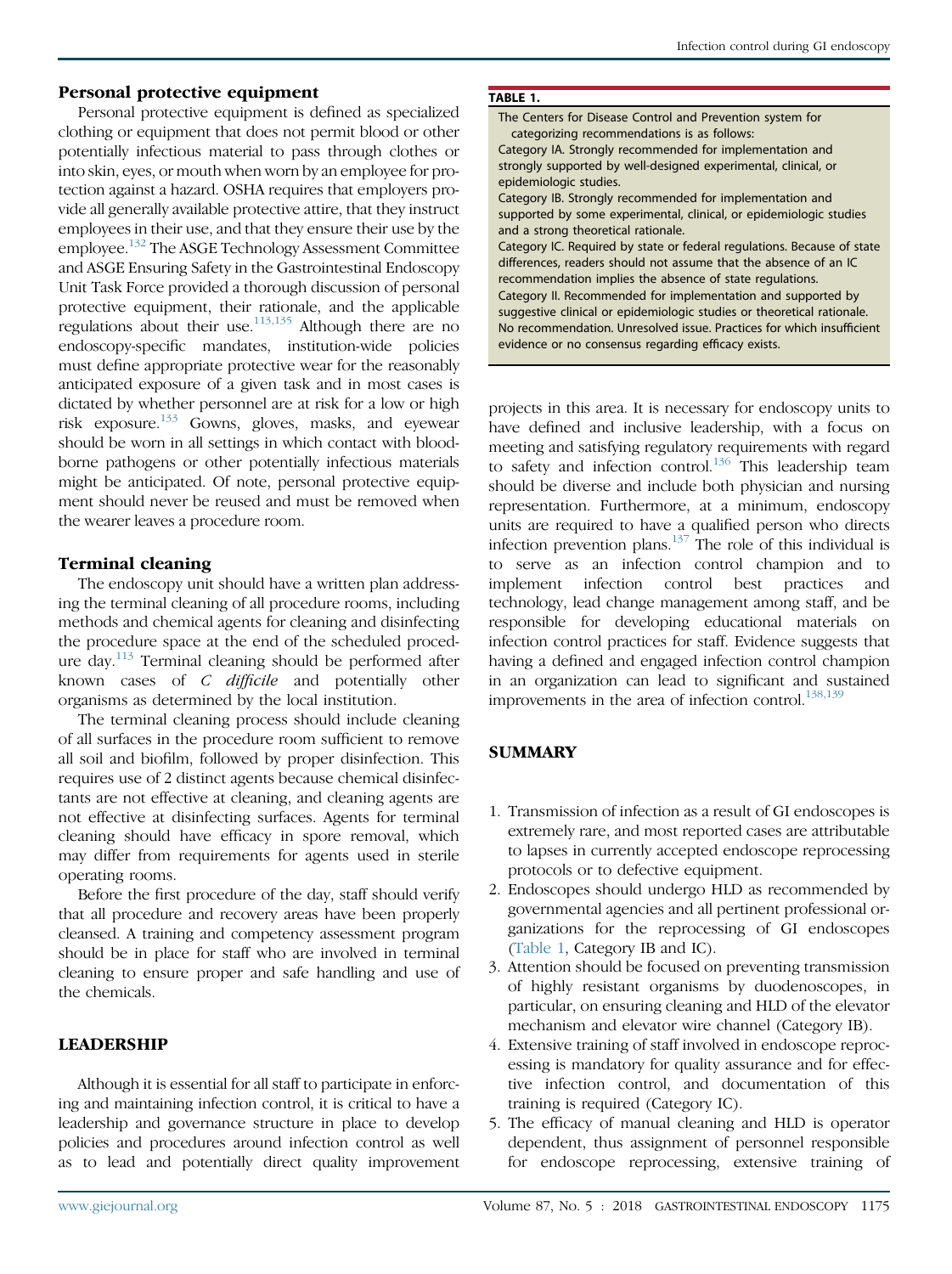<span id="page-9-0"></span>reprocessing personnel, process validation, and quality assurance is vital, and staff competency should be assessed at the very least on an annual basis (Category IB and IC).

- 6. In the event of reprocessing failure, the patient, the institution's designated infection control personnel, local and/or state public health agencies, the FDA, the CDC, and the manufacturers of the involved equipment should be notified immediately (Category IC).
- 7. General infection control principles should be complied with in the endoscopy unit (Category IA and IC).
- 8. Use of standard precautions reduces the transmission of infection from patients to endoscopy personnel (Category IA and IC).
- 9. Endoscopy units must have a qualified individual who directs their infection prevention plans (Category II).

### DISCLOSURE

All authors disclosed no financial relationships relevant to this publication.

Abbreviations: ASGE, American Society for Gastrointestinal Endoscopy; CDC, Centers for Disease Control and Prevention; CJD, Creutzfeldt-Jacob disease; CRE, carbapenem-resistant Enterobacteriaceae; FDA, U.S. Food and Drug Administration; HBV, hepatitis B virus; HCV, hepatitis C virus; HLD, high-level disinfection; MDRO, multidrugresistant organism; OSHA, Occupational Safety and Health Act; vCJD, variant Creutzfeldt-Jacob disease.

#### **REFERENCES**

- 1. [ASGE Standards of Practice Committee; Banerjee S, Shen B, Nelson](http://refhub.elsevier.com/S0016-5107(17)32582-8/sref1) [DB, et al. Infection control during GI endoscopy \[abstract\]. Gastroint](http://refhub.elsevier.com/S0016-5107(17)32582-8/sref1)[est Endosc 2008;67:781-90.](http://refhub.elsevier.com/S0016-5107(17)32582-8/sref1)
- 2. [Kimmey MB, Burnett DA, Carr-Locke DL, et al. Transmission of infection](http://refhub.elsevier.com/S0016-5107(17)32582-8/sref2) [by gastrointestinal endoscopy. Gastrointest Endosc 1993;36:885-8](http://refhub.elsevier.com/S0016-5107(17)32582-8/sref2).
- 3. [American Society for Gastrointestinal Endoscopy. Multi-society guide](http://refhub.elsevier.com/S0016-5107(17)32582-8/sref3)[line for reprocessing flexible gastrointestinal endoscopes. Gastroint](http://refhub.elsevier.com/S0016-5107(17)32582-8/sref3)[est Endosc 2003;58:1-8](http://refhub.elsevier.com/S0016-5107(17)32582-8/sref3).
- 4. [ASGE Quality Assurance in Endoscopy Committee; Petersen BT, Chen](http://refhub.elsevier.com/S0016-5107(17)32582-8/sref4)[nat J, Cohen J, et al. Multisociety guideline on reprocessing flexible](http://refhub.elsevier.com/S0016-5107(17)32582-8/sref4) [gastrointestinal endoscopes: 2011 \[abstract\]. Gastrointest Endosc](http://refhub.elsevier.com/S0016-5107(17)32582-8/sref4) [2011;73:1075-84.](http://refhub.elsevier.com/S0016-5107(17)32582-8/sref4)
- 5. [Reprocessing Guideline Task Force; Petersen BT, Cohen J, Hambrick](http://refhub.elsevier.com/S0016-5107(17)32582-8/sref5) [RD 3rd, et al. Multisociety guideline on reprocessing flexible GI endo](http://refhub.elsevier.com/S0016-5107(17)32582-8/sref5)[scopes: 2016 update \[abstract\]. Gastrointest Endosc 2017;85:](http://refhub.elsevier.com/S0016-5107(17)32582-8/sref5) [282-94.e1](http://refhub.elsevier.com/S0016-5107(17)32582-8/sref5).
- 6. Murray P. Preventable tragedies: superbugs and how ineffective monitoring of medical device safety fails patients. Minority staff report. January 13, 2016. Available at: [https://www.help.senate.gov/](https://www.help.senate.gov/imo/media/doc/Duodenoscope%20Investigation%20FINAL%20Report.pdf) [imo/media/doc/Duodenoscope Investigation FINAL Report.pdf.](https://www.help.senate.gov/imo/media/doc/Duodenoscope%20Investigation%20FINAL%20Report.pdf)
- 7. [Holmberg SD, Osterholm MT, Senger KA, et al. Drug-resistant Salmo](http://refhub.elsevier.com/S0016-5107(17)32582-8/sref7)[nella from animals fed antimicrobials. N Engl J Med 1984;311:617-22](http://refhub.elsevier.com/S0016-5107(17)32582-8/sref7).
- 8. [Chmel H, Armstrong D. Salmonella oslo: a focal outbreak in a hospital.](http://refhub.elsevier.com/S0016-5107(17)32582-8/sref8) [Am J Med 1976;60:203-8.](http://refhub.elsevier.com/S0016-5107(17)32582-8/sref8)
- 9. [Dean AG. Transmission of Salmonella typhi by fiberoptic endoscopy.](http://refhub.elsevier.com/S0016-5107(17)32582-8/sref9) [Lancet 1977;2:134](http://refhub.elsevier.com/S0016-5107(17)32582-8/sref9).
- 10. [Beecham HJ 3rd, Cohen ML, Parkin WE. Salmonella typhimurium:](http://refhub.elsevier.com/S0016-5107(17)32582-8/sref10) [transmission by fiberoptic upper gastrointestinal endoscopy. JAMA](http://refhub.elsevier.com/S0016-5107(17)32582-8/sref10) [1979;241:1013-5.](http://refhub.elsevier.com/S0016-5107(17)32582-8/sref10)
- 11. [Schliessler KH, Rozendaal B, Taal C, et al. Outbreak of Salmonella ago](http://refhub.elsevier.com/S0016-5107(17)32582-8/sref11)[na infection after upper intestinal fibreoptic endoscopy. Lancet](http://refhub.elsevier.com/S0016-5107(17)32582-8/sref11) [1980;2:1246.](http://refhub.elsevier.com/S0016-5107(17)32582-8/sref11)
- 12. [Hawkey PM, Davies AJ, Viant AC, et al. Contamination of endoscopes](http://refhub.elsevier.com/S0016-5107(17)32582-8/sref12) [by Salmonella species. J Hosp Infect 1981;2:373-6.](http://refhub.elsevier.com/S0016-5107(17)32582-8/sref12)
- 13. [O'Connor BH, Bennett JR, Alexander JG, et al. Salmonellosis infection](http://refhub.elsevier.com/S0016-5107(17)32582-8/sref13) [transmitted by fibreoptic endoscopes. Lancet 1982;2:864-6](http://refhub.elsevier.com/S0016-5107(17)32582-8/sref13).
- 14. [Dwyer DM, Klein EG, Istre GR, et al. Salmonella newport infections](http://refhub.elsevier.com/S0016-5107(17)32582-8/sref14) [transmitted by fiberoptic colonoscopy. Gastrointest Endosc 1987;33:](http://refhub.elsevier.com/S0016-5107(17)32582-8/sref14) [84-7.](http://refhub.elsevier.com/S0016-5107(17)32582-8/sref14)
- 15. [Tuffnell PG. Salmonella infections transmitted by a gastroscope. Can J](http://refhub.elsevier.com/S0016-5107(17)32582-8/sref15) [Public Health 1976;67:141-2.](http://refhub.elsevier.com/S0016-5107(17)32582-8/sref15)
- 16. [Greene WH, Moody M, Hartley R, et al. Esophagoscopy as a source of](http://refhub.elsevier.com/S0016-5107(17)32582-8/sref16) [Pseudomonas aeruginosa sepsis in patients with acute leukemia: the](http://refhub.elsevier.com/S0016-5107(17)32582-8/sref16) [need for sterilization of endoscopes. Gastroenterology 1974;67:912-9.](http://refhub.elsevier.com/S0016-5107(17)32582-8/sref16)
- 17. [Elson CO, Hattori K, Blackstone MO. Polymicrobial sepsis following](http://refhub.elsevier.com/S0016-5107(17)32582-8/sref17) [endoscopic retrograde cholangiopancreatography. Gastroenterology](http://refhub.elsevier.com/S0016-5107(17)32582-8/sref17) [1975;69:507-10](http://refhub.elsevier.com/S0016-5107(17)32582-8/sref17).
- 18. [Bajolet O, Ciocan D, Vallet C, et al. Gastroscopy-associated transmis](http://refhub.elsevier.com/S0016-5107(17)32582-8/sref18)[sion of extended-spectrum beta-lactamase-producing Pseudomonas](http://refhub.elsevier.com/S0016-5107(17)32582-8/sref18) [aeruginosa. J Hosp Infect 2013;83:341-3.](http://refhub.elsevier.com/S0016-5107(17)32582-8/sref18)
- 19. [Doherty DE, Falko JM, Lefkovitz N, et al. Pseudomonas aeruginosa](http://refhub.elsevier.com/S0016-5107(17)32582-8/sref19) [sepsis following retrograde cholangiopancreatography \(ERCP\). Dig](http://refhub.elsevier.com/S0016-5107(17)32582-8/sref19) [Dis Sci 1982;27:169-70](http://refhub.elsevier.com/S0016-5107(17)32582-8/sref19).
- 20. [Bass DH, Oliver S, Bornman PC. Pseudomonas septicaemia after endo](http://refhub.elsevier.com/S0016-5107(17)32582-8/sref20)[scopic retrograde cholangiopancreatography](http://refhub.elsevier.com/S0016-5107(17)32582-8/sref20)-an unresolved prob[lem. S Afr Med J 1990;77:509-11.](http://refhub.elsevier.com/S0016-5107(17)32582-8/sref20)
- 21. [Cryan EM, Falkiner FR, Mulvihill TE, et al. Pseudomonas aeruginosa](http://refhub.elsevier.com/S0016-5107(17)32582-8/sref21) [cross-infection following endoscopic retrograde cholangiopancrea](http://refhub.elsevier.com/S0016-5107(17)32582-8/sref21)[tography. J Hosp Infect 1984;5:371-6](http://refhub.elsevier.com/S0016-5107(17)32582-8/sref21).
- 22. [Struelens MJ, Rost F, Deplano A, et al. Pseudomonas aeruginosa and](http://refhub.elsevier.com/S0016-5107(17)32582-8/sref22) [Enterobacteriaceae bacteremia after biliary endoscopy: an outbreak](http://refhub.elsevier.com/S0016-5107(17)32582-8/sref22) [investigation using DNA macrorestriction analysis. Am J Med](http://refhub.elsevier.com/S0016-5107(17)32582-8/sref22) [1993;95:489-98](http://refhub.elsevier.com/S0016-5107(17)32582-8/sref22).
- 23. [Qiu L, Zhou Z, Liu Q, et al. Investigating the failure of repeated stan](http://refhub.elsevier.com/S0016-5107(17)32582-8/sref23)[dard cleaning and disinfection of a Pseudomonas aeruginosa](http://refhub.elsevier.com/S0016-5107(17)32582-8/sref23)[infected pancreatic and biliary endoscope. Am J Infect Control](http://refhub.elsevier.com/S0016-5107(17)32582-8/sref23) [2015;43:e43-6](http://refhub.elsevier.com/S0016-5107(17)32582-8/sref23).
- 24. [Verfaillie CJ, Bruno MJ, Voor in 't Holt AF, et al. Withdrawal of a novel](http://refhub.elsevier.com/S0016-5107(17)32582-8/sref24)[design duodenoscope ends outbreak of a VIM-2-producing Pseudo](http://refhub.elsevier.com/S0016-5107(17)32582-8/sref24)[monas aeruginosa. Endoscopy 2015;47:493-502](http://refhub.elsevier.com/S0016-5107(17)32582-8/sref24).
- 25. [Alvarado CJ, Stolz SM, Maki DG. Nosocomial infections from contam](http://refhub.elsevier.com/S0016-5107(17)32582-8/sref25)[inated endoscopes: a flawed automated endoscope washer: an](http://refhub.elsevier.com/S0016-5107(17)32582-8/sref25) [investigation using molecular epidemiology. Am J Med 1991;91:](http://refhub.elsevier.com/S0016-5107(17)32582-8/sref25) [272S-80S](http://refhub.elsevier.com/S0016-5107(17)32582-8/sref25).
- 26. [Kressel AB, Kidd F. Pseudo-outbreak of Mycobacterium chelonae and](http://refhub.elsevier.com/S0016-5107(17)32582-8/sref26) [Methylobacterium mesophilicum caused by contamination of an](http://refhub.elsevier.com/S0016-5107(17)32582-8/sref26) [automated endoscopy washer. Infect Control Hosp Epidemiol](http://refhub.elsevier.com/S0016-5107(17)32582-8/sref26) [2001;22:414-8](http://refhub.elsevier.com/S0016-5107(17)32582-8/sref26).
- 27. [Tschudin-Sutter S, Frei R, Kampf G, et al. Emergence of](http://refhub.elsevier.com/S0016-5107(17)32582-8/sref27) [glutaraldehyde-resistant Pseudomonas aeruginosa. Infect Control](http://refhub.elsevier.com/S0016-5107(17)32582-8/sref27) [Hosp Epidemiol 2011;32:1173-8.](http://refhub.elsevier.com/S0016-5107(17)32582-8/sref27)
- 28. [Graham DY, Alpert LC, Smith JL, et al. Iatrogenic Campylobacter pylori](http://refhub.elsevier.com/S0016-5107(17)32582-8/sref28) [infection is a cause of epidemic achlorhydria. Am J Gastroenterol](http://refhub.elsevier.com/S0016-5107(17)32582-8/sref28) [1988;83:974-80](http://refhub.elsevier.com/S0016-5107(17)32582-8/sref28).
- 29. [Langenberg W, Rauws EA, Oudbier JH, et al. Patient-to-patient trans](http://refhub.elsevier.com/S0016-5107(17)32582-8/sref29)[mission of Campylobacter pylori infection by fiberoptic gastroduode](http://refhub.elsevier.com/S0016-5107(17)32582-8/sref29)[noscopy and biopsy. J Infect Dis 1990;161:507-11](http://refhub.elsevier.com/S0016-5107(17)32582-8/sref29).
- 30. [Fantry GT, Zheng QX, James SP. Conventional cleaning and disinfec](http://refhub.elsevier.com/S0016-5107(17)32582-8/sref30)[tion techniques eliminate the risk of endoscopic transmission of Hel](http://refhub.elsevier.com/S0016-5107(17)32582-8/sref30)[icobacter pylori. Am J Gastroenterol 1995;90:227-32](http://refhub.elsevier.com/S0016-5107(17)32582-8/sref30).
- 31. [Parker HW, Geenen JE, Bjork JT, et al. A prospective analysis of](http://refhub.elsevier.com/S0016-5107(17)32582-8/sref31) [fever and bacteremia following ERCP. Gastrointest Endosc](http://refhub.elsevier.com/S0016-5107(17)32582-8/sref31) [1979;25:102-3](http://refhub.elsevier.com/S0016-5107(17)32582-8/sref31).
- 32. [Gorse GJ, Messner RL. Infection control practices in gastrointestinal](http://refhub.elsevier.com/S0016-5107(17)32582-8/sref32) [endoscopy in the United States: a national survey. Infect Control](http://refhub.elsevier.com/S0016-5107(17)32582-8/sref32) [Hosp Epidemiol 1991;12:289-96.](http://refhub.elsevier.com/S0016-5107(17)32582-8/sref32)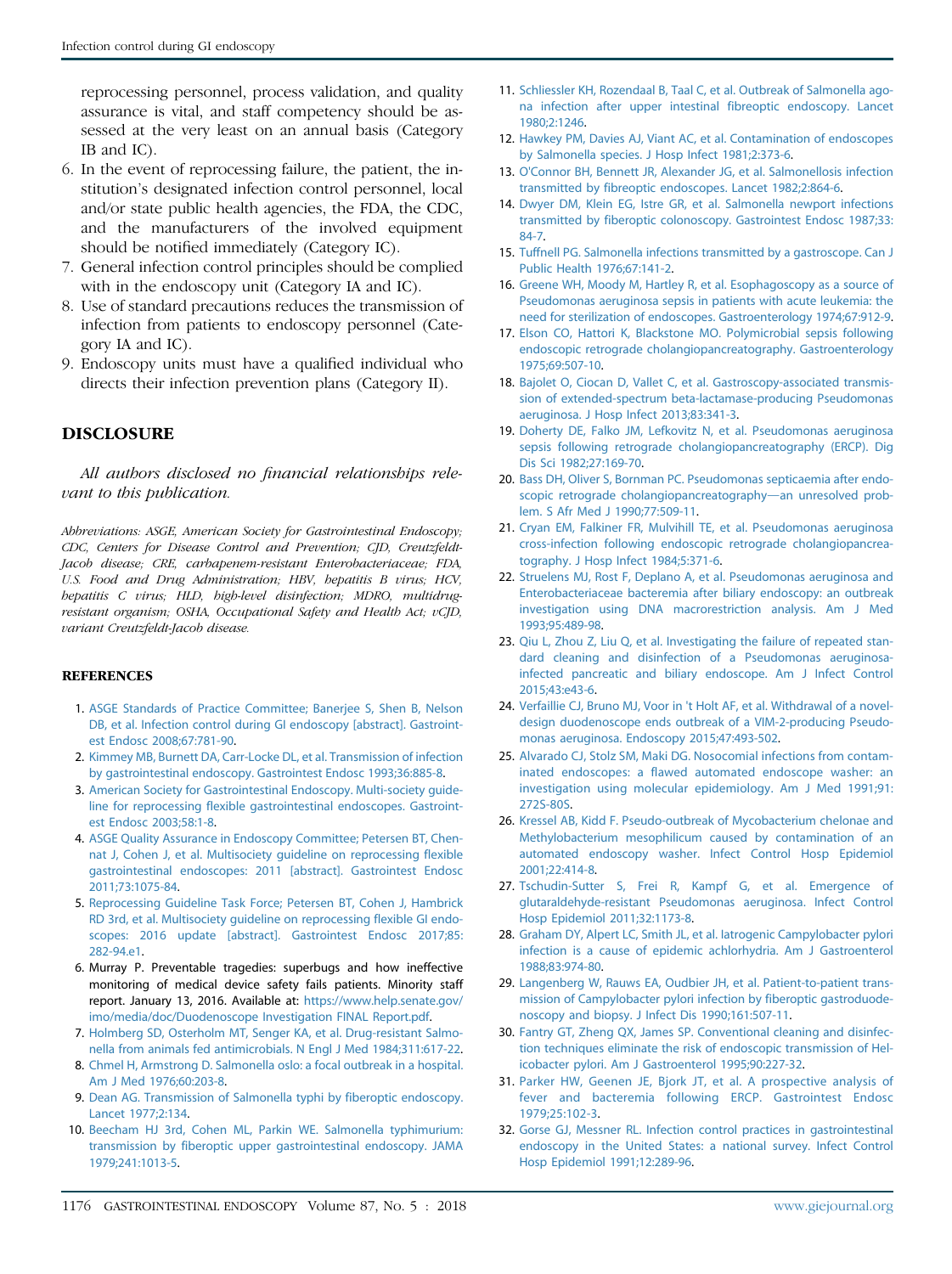- <span id="page-10-0"></span>33. [Muscarella LF. Automatic flexible endoscope reprocessors. Gastroint](http://refhub.elsevier.com/S0016-5107(17)32582-8/sref33)[est Endosc Clin N Am 2000;10:245-57.](http://refhub.elsevier.com/S0016-5107(17)32582-8/sref33)
- 34. [Rutala WA, Gergen MF, Weber DJ. Inactivation of Clostridium](http://refhub.elsevier.com/S0016-5107(17)32582-8/sref34) [difficile spores by disinfectants. Infect Control Hosp Epidemiol](http://refhub.elsevier.com/S0016-5107(17)32582-8/sref34) [1993;14:36-9.](http://refhub.elsevier.com/S0016-5107(17)32582-8/sref34)
- 35. [Muscarella LF. Evaluation of the risk of transmission of bacterial bio](http://refhub.elsevier.com/S0016-5107(17)32582-8/sref35)[films and Clostridium difficile during gastrointestinal endoscopy. Gas](http://refhub.elsevier.com/S0016-5107(17)32582-8/sref35)[troenterol Nurs 2010;33:28-35](http://refhub.elsevier.com/S0016-5107(17)32582-8/sref35).
- 36. [Carbonne A, Thiolet JM, Fournier S, et al. Control of a multi-hospital](http://refhub.elsevier.com/S0016-5107(17)32582-8/sref36) [outbreak of KPC-producing Klebsiella pneumoniae type 2 in France,](http://refhub.elsevier.com/S0016-5107(17)32582-8/sref36) [September to October 2009. Euro surveill 2010;15:pii:19734](http://refhub.elsevier.com/S0016-5107(17)32582-8/sref36).
- 37. [Alrabaa SF, Nguyen P, Sanderson R, et al. Early identification and con](http://refhub.elsevier.com/S0016-5107(17)32582-8/sref37)[trol of carbapenemase-producing Klebsiella pneumoniae, originating](http://refhub.elsevier.com/S0016-5107(17)32582-8/sref37) [from contaminated endoscopic equipment. Am J Infect Control](http://refhub.elsevier.com/S0016-5107(17)32582-8/sref37) [2013;41:562-4.](http://refhub.elsevier.com/S0016-5107(17)32582-8/sref37)
- 38. [Epstein L, Hunter JC, Arwady MA, et al. New Delhi metallo-beta](http://refhub.elsevier.com/S0016-5107(17)32582-8/sref38)[lactamase-producing carbapenem-resistant Escherichia coli asso](http://refhub.elsevier.com/S0016-5107(17)32582-8/sref38)[ciated with exposure to duodenoscopes. JAMA 2014;312:](http://refhub.elsevier.com/S0016-5107(17)32582-8/sref38) [1447-55.](http://refhub.elsevier.com/S0016-5107(17)32582-8/sref38)
- 39. [Bronowicki JP, Venard V, Botte C, et al. Patient-to-patient transmission](http://refhub.elsevier.com/S0016-5107(17)32582-8/sref39) [of hepatitis C virus during colonoscopy. N Engl J Med 1997;337:](http://refhub.elsevier.com/S0016-5107(17)32582-8/sref39) [237-40](http://refhub.elsevier.com/S0016-5107(17)32582-8/sref39).
- 40. [Saludes V, Esteve M, Casas I, et al. Hepatitis C virus transmission dur](http://refhub.elsevier.com/S0016-5107(17)32582-8/sref40)[ing colonoscopy evidenced by phylogenetic analysis. J Clin Virol](http://refhub.elsevier.com/S0016-5107(17)32582-8/sref40) [2013;57:263-6.](http://refhub.elsevier.com/S0016-5107(17)32582-8/sref40)
- 41. [Gonzalez-Candelas F, Guiral S, Carbo R, et al. Patient-to-patient trans](http://refhub.elsevier.com/S0016-5107(17)32582-8/sref41)[mission of hepatitis C virus \(HCV\) during colonoscopy diagnosis. Virol](http://refhub.elsevier.com/S0016-5107(17)32582-8/sref41)  $12010:7:217$
- 42. [Fischer GE, Schaefer MK, Labus BJ, et al. Hepatitis C virus infections](http://refhub.elsevier.com/S0016-5107(17)32582-8/sref42) [from unsafe injection practices at an endoscopy clinic in Las Vegas,](http://refhub.elsevier.com/S0016-5107(17)32582-8/sref42) [Nevada, 2007-2008. Clin Infect Dis 2010;51:267-73.](http://refhub.elsevier.com/S0016-5107(17)32582-8/sref42)
- 43. [Ciancio A, Manzini P, Castagno F, et al. Digestive endoscopy is not a](http://refhub.elsevier.com/S0016-5107(17)32582-8/sref43) [major risk factor for transmitting hepatitis C virus. Ann Intern Med](http://refhub.elsevier.com/S0016-5107(17)32582-8/sref43) [2005;142:903-9.](http://refhub.elsevier.com/S0016-5107(17)32582-8/sref43)
- 44. [Mikhail NN, Lewis DL, Omar N, et al. Prospective study of cross](http://refhub.elsevier.com/S0016-5107(17)32582-8/sref44)[infection from upper-GI endoscopy in a hepatitis C-prevalent popula](http://refhub.elsevier.com/S0016-5107(17)32582-8/sref44)[tion. Gastrointest Endosc 2007;65:584-8](http://refhub.elsevier.com/S0016-5107(17)32582-8/sref44).
- 45. [Morris IM, Cattle DS, Smits BJ. Endoscopy and transmission of hepa](http://refhub.elsevier.com/S0016-5107(17)32582-8/sref45)[titis B \[letter\]. Lancet 1975;2:1152.](http://refhub.elsevier.com/S0016-5107(17)32582-8/sref45)
- 46. [Seefeld U, Bansky G, Jaeger M, et al. Prevention of hepatitis B virus](http://refhub.elsevier.com/S0016-5107(17)32582-8/sref46) [transmission by the gastrointestinal fibrescope. Successful disinfec](http://refhub.elsevier.com/S0016-5107(17)32582-8/sref46)[tion with an aldehyde liquid. Endoscopy 1981;13:238-9.](http://refhub.elsevier.com/S0016-5107(17)32582-8/sref46)
- 47. [Birnie GG, Quigley EM, Clements GB, et al. Endoscopic transmission of](http://refhub.elsevier.com/S0016-5107(17)32582-8/sref47) [hepatitis B virus. Gut 1983;24:171-4](http://refhub.elsevier.com/S0016-5107(17)32582-8/sref47).
- 48. [McDonald GB, Silverstein FE. Can gastrointestinal endoscopy transmit](http://refhub.elsevier.com/S0016-5107(17)32582-8/sref48) [hepatitis B to patients? Gastrointest Endosc 1976;22:168-70](http://refhub.elsevier.com/S0016-5107(17)32582-8/sref48).
- 49. [McClelland DB, Burrell CJ, Tonkin RW, et al. Hepatitis B: absence of](http://refhub.elsevier.com/S0016-5107(17)32582-8/sref49) [transmission by gastrointestinal endoscopy. Br Med J 1978;1:23-4.](http://refhub.elsevier.com/S0016-5107(17)32582-8/sref49)
- 50. [Morgan AG, McAdam WA, Walker BE. Hepatitis B and endoscopy. Br](http://refhub.elsevier.com/S0016-5107(17)32582-8/sref50) [Med J 1978;1:369](http://refhub.elsevier.com/S0016-5107(17)32582-8/sref50).
- 51. [Moncada RE, Denes AE, Berquist KR, et al. Inadvertent exposure of](http://refhub.elsevier.com/S0016-5107(17)32582-8/sref51) [endoscopy patients to viral hepatitis B. Gastrointest Endosc](http://refhub.elsevier.com/S0016-5107(17)32582-8/sref51) [1978;24:231-2.](http://refhub.elsevier.com/S0016-5107(17)32582-8/sref51)
- 52. [Chiaramonte M, Farini R, Truscia D, et al. Risk of hepatitis B virus infec](http://refhub.elsevier.com/S0016-5107(17)32582-8/sref52)[tion following upper gastrointestinal endoscopy: a prospective study](http://refhub.elsevier.com/S0016-5107(17)32582-8/sref52) [in an endemic area. Hepato-gastroenterology 1983;30:189-91](http://refhub.elsevier.com/S0016-5107(17)32582-8/sref52).
- 53. [Hoofnagle JH, Blake J, Buskell-Bales Z, et al. Lack of transmission of](http://refhub.elsevier.com/S0016-5107(17)32582-8/sref53) [type B hepatitis by fiberoptic upper endoscopy. J Clin Gastroenterol](http://refhub.elsevier.com/S0016-5107(17)32582-8/sref53) [1980;2:65-9.](http://refhub.elsevier.com/S0016-5107(17)32582-8/sref53)
- 54. [Ayoola EA. The risk of type B hepatitis infection in flexible fiberoptic](http://refhub.elsevier.com/S0016-5107(17)32582-8/sref54) [endoscopy. Gastrointest Endosc 1981;27:60-2](http://refhub.elsevier.com/S0016-5107(17)32582-8/sref54).
- 55. [Villa E, Pasquinelli C, Rigo G, et al. Gastrointestinal endoscopy and](http://refhub.elsevier.com/S0016-5107(17)32582-8/sref55) [HBV infection: no evidence for a causal relationship. A prospective](http://refhub.elsevier.com/S0016-5107(17)32582-8/sref55) [controlled study. Gastrointest Endosc 1984;30:15-7.](http://refhub.elsevier.com/S0016-5107(17)32582-8/sref55)
- 56. [Lok A, Lai C, Hui W, et al. Absence of transmission of hepatitis B by](http://refhub.elsevier.com/S0016-5107(17)32582-8/sref56) [fibreoptic upper gastrointestinal endoscopy. J Gastroenterol Hepatol](http://refhub.elsevier.com/S0016-5107(17)32582-8/sref56) [1987;2:175-90.](http://refhub.elsevier.com/S0016-5107(17)32582-8/sref56)
- 57. [Willmore J, Ellis E, Etches V, et al. Public health response to a large](http://refhub.elsevier.com/S0016-5107(17)32582-8/sref57)[scale endoscopy infection control lapse in a nonhospital clinic. Can](http://refhub.elsevier.com/S0016-5107(17)32582-8/sref57) [J Infect Dis Med Microbiol 2015;26:77-84](http://refhub.elsevier.com/S0016-5107(17)32582-8/sref57).
- 58. [Hanson PJ, Gor D, Jeffries DJ, et al. Elimination of high titre HIV from](http://refhub.elsevier.com/S0016-5107(17)32582-8/sref58) [fibreoptic endoscopes. Gut 1990;31:657-9](http://refhub.elsevier.com/S0016-5107(17)32582-8/sref58).
- 59. [Classen M, Dancygier H, Gurtler L, et al. Risk of transmitting HIV by](http://refhub.elsevier.com/S0016-5107(17)32582-8/sref59) [endoscopes. Endoscopy 1988;20:128.](http://refhub.elsevier.com/S0016-5107(17)32582-8/sref59)
- 60. [Hanson PJ, Gor D, Clarke JR, et al. Contamination of endoscopes used](http://refhub.elsevier.com/S0016-5107(17)32582-8/sref60) [in AIDS patients. Lancet 1989;2:86-8](http://refhub.elsevier.com/S0016-5107(17)32582-8/sref60).
- 61. [Mandelstam P, Sugawa C, Silvis S, et al. Complications associated with](http://refhub.elsevier.com/S0016-5107(17)32582-8/sref61) [esophagogastroduodenoscopy and with esophageal dilation. Gastro](http://refhub.elsevier.com/S0016-5107(17)32582-8/sref61)[intest Endosc 1976;23:16-9.](http://refhub.elsevier.com/S0016-5107(17)32582-8/sref61)
- 62. [Rutala WA, Weber DJ. Creutzfeldt-Jakob disease: recommendations](http://refhub.elsevier.com/S0016-5107(17)32582-8/sref62) [for disinfection and sterilization. Clinical Infect Dis 2001;32:1348-56](http://refhub.elsevier.com/S0016-5107(17)32582-8/sref62).
- 63. [Axon AT, Beilenhoff U, Bramble MG, et al. Variant Creutzfeldt-Jakob](http://refhub.elsevier.com/S0016-5107(17)32582-8/sref63) [disease \(vCJD\) and gastrointestinal endoscopy. Endoscopy 2001;33:](http://refhub.elsevier.com/S0016-5107(17)32582-8/sref63) [1070-80.](http://refhub.elsevier.com/S0016-5107(17)32582-8/sref63)
- 64. [Sehulster LM, Chinn RYW, Arduino MJ, et al. Guidelines for environ](http://refhub.elsevier.com/S0016-5107(17)32582-8/sref64)[mental infection control in health-care facilities. Recommendations](http://refhub.elsevier.com/S0016-5107(17)32582-8/sref64) [from CDC and the Healthcare Infection Control Practices Advisory](http://refhub.elsevier.com/S0016-5107(17)32582-8/sref64) [Committee \(HICPAC\). Chicago: American Society for Healthcare Engi](http://refhub.elsevier.com/S0016-5107(17)32582-8/sref64)[neering/American Hospital Association; 2004:125](http://refhub.elsevier.com/S0016-5107(17)32582-8/sref64).
- 65. [Rutala WA. APIC guideline for selection and use of disinfectants: 1994,](http://refhub.elsevier.com/S0016-5107(17)32582-8/sref65) [1995, and 1996 APIC Guidelines Committee. Association for Profes](http://refhub.elsevier.com/S0016-5107(17)32582-8/sref65)[sionals in Infection Control and Epidemiology, Inc. Am J Infect Control](http://refhub.elsevier.com/S0016-5107(17)32582-8/sref65) [1996;24:313-42](http://refhub.elsevier.com/S0016-5107(17)32582-8/sref65).
- 66. [Ishino Y, Ido K, Koiwai H, et al. Pitfalls in endoscope reprocessing:](http://refhub.elsevier.com/S0016-5107(17)32582-8/sref66) [brushing of air and water channels is mandatory for high-level disin](http://refhub.elsevier.com/S0016-5107(17)32582-8/sref66)[fection. Gastrointest Endosc 2001;53:165-8](http://refhub.elsevier.com/S0016-5107(17)32582-8/sref66).
- 67. [Nelson DB. Infectious disease complications of GI endoscopy: part II,](http://refhub.elsevier.com/S0016-5107(17)32582-8/sref67) [exogenous infections. Gastrointest Endosc 2003;57:695-711.](http://refhub.elsevier.com/S0016-5107(17)32582-8/sref67)
- 68. [Martin MA, Reichelderfer M. APIC guidelines for infection prevention](http://refhub.elsevier.com/S0016-5107(17)32582-8/sref68) [and control in flexible endoscopy: 1991, 1992, and 1993 APIC Guide](http://refhub.elsevier.com/S0016-5107(17)32582-8/sref68)[lines Committee. Association for Professionals in Infection Control](http://refhub.elsevier.com/S0016-5107(17)32582-8/sref68) [and Epidemiology, Inc. Am J Infect Control 1994;22:19-38](http://refhub.elsevier.com/S0016-5107(17)32582-8/sref68).
- 69. [Hamilton AM, Fowler JL, Hersh B, et al.](http://refhub.elsevier.com/S0016-5107(17)32582-8/sref69) "Why won't my parents help me?"[: Therapeutic assessment of a child and her family. J Pers Assess](http://refhub.elsevier.com/S0016-5107(17)32582-8/sref69) [2009;91:108-20](http://refhub.elsevier.com/S0016-5107(17)32582-8/sref69).
- 70. [Davies SM, Wang D, Wang T, et al. Recent decrease in acute graft](http://refhub.elsevier.com/S0016-5107(17)32582-8/sref70)[versus-host disease in children with leukemia receiving unrelated donor](http://refhub.elsevier.com/S0016-5107(17)32582-8/sref70) [bone marrow transplants. Biol Blood Marrow Transplant 2009;15:360-6](http://refhub.elsevier.com/S0016-5107(17)32582-8/sref70).
- 71. [Rutala WA. Disinfection and sterilization of patient-care items. Infect](http://refhub.elsevier.com/S0016-5107(17)32582-8/sref71) [Control Hosp Epidemiol 1996;17:377-84.](http://refhub.elsevier.com/S0016-5107(17)32582-8/sref71)
- 72. [Babb JR, Bradley CR. Endoscope decontamination: where do we go](http://refhub.elsevier.com/S0016-5107(17)32582-8/sref72) [from here? J Hosp Infect 1995;30\(suppl\):543-51.](http://refhub.elsevier.com/S0016-5107(17)32582-8/sref72)
- 73. [Kanemitsu K, Ogawa A, Hatori T, et al. Validation of low-temperature](http://refhub.elsevier.com/S0016-5107(17)32582-8/sref73) [steam with formaldehyde sterilization for endoscopes, using valida](http://refhub.elsevier.com/S0016-5107(17)32582-8/sref73)[tion device. Gastrointest Endosc 2005;62:928-32.](http://refhub.elsevier.com/S0016-5107(17)32582-8/sref73)
- 74. [Muscarella LF. High-level disinfection or](http://refhub.elsevier.com/S0016-5107(17)32582-8/sref74) "sterilization" of endoscopes? [Infect Control Hosp Epidemiol 1996;17:183-7](http://refhub.elsevier.com/S0016-5107(17)32582-8/sref74).
- 75. [Singh K, Arora D, Singh K, et al. Genesis of dihydropyrimidinone \(psi\)](http://refhub.elsevier.com/S0016-5107(17)32582-8/sref75) [calcium channel blockers: recent progress in structure-activity rela](http://refhub.elsevier.com/S0016-5107(17)32582-8/sref75)[tionships and other effects. Mini Rev Med Chem 2009;9:95-106](http://refhub.elsevier.com/S0016-5107(17)32582-8/sref75).
- 76. [Naryzhny I, Silas D, Chi K. Impact of ethylene oxide gas sterilization of](http://refhub.elsevier.com/S0016-5107(17)32582-8/sref76) [duodenoscopes after a carbapenem-resistant Enterobacteriaceae](http://refhub.elsevier.com/S0016-5107(17)32582-8/sref76) [outbreak. Gastrointest Endosc 2016;84:259-62](http://refhub.elsevier.com/S0016-5107(17)32582-8/sref76).
- 77. [McDonnell G, Ehrman M, Kiess S. Effectiveness of the System 1E](http://refhub.elsevier.com/S0016-5107(17)32582-8/sref77) [Liquid Chemical Sterilant Processing System for reprocessing duode](http://refhub.elsevier.com/S0016-5107(17)32582-8/sref77)[noscopes. Am J Infect Control 2016;44:685-8.](http://refhub.elsevier.com/S0016-5107(17)32582-8/sref77)
- 78. [Deprez PH, Horsmans Y, Van Hassel M, et al. Disposable versus reus](http://refhub.elsevier.com/S0016-5107(17)32582-8/sref78)[able biopsy forceps: a prospective cost evaluation. Gastrointest En](http://refhub.elsevier.com/S0016-5107(17)32582-8/sref78)[dosc 2000;51:262-5](http://refhub.elsevier.com/S0016-5107(17)32582-8/sref78).
- 79. [Yang R, Ng S, Nichol M, et al. A cost and performance evaluation of](http://refhub.elsevier.com/S0016-5107(17)32582-8/sref79) [disposable and reusable biopsy forceps in GI endoscopy. Gastrointest](http://refhub.elsevier.com/S0016-5107(17)32582-8/sref79) [Endosc 2000;51:266-70.](http://refhub.elsevier.com/S0016-5107(17)32582-8/sref79)
- 80. [Puterbaugh M, Barde C, Van Enk R. Endoscopy water source: tap or](http://refhub.elsevier.com/S0016-5107(17)32582-8/sref80) [sterile water? Gastroenterol Nurs 1997;20:203-6.](http://refhub.elsevier.com/S0016-5107(17)32582-8/sref80)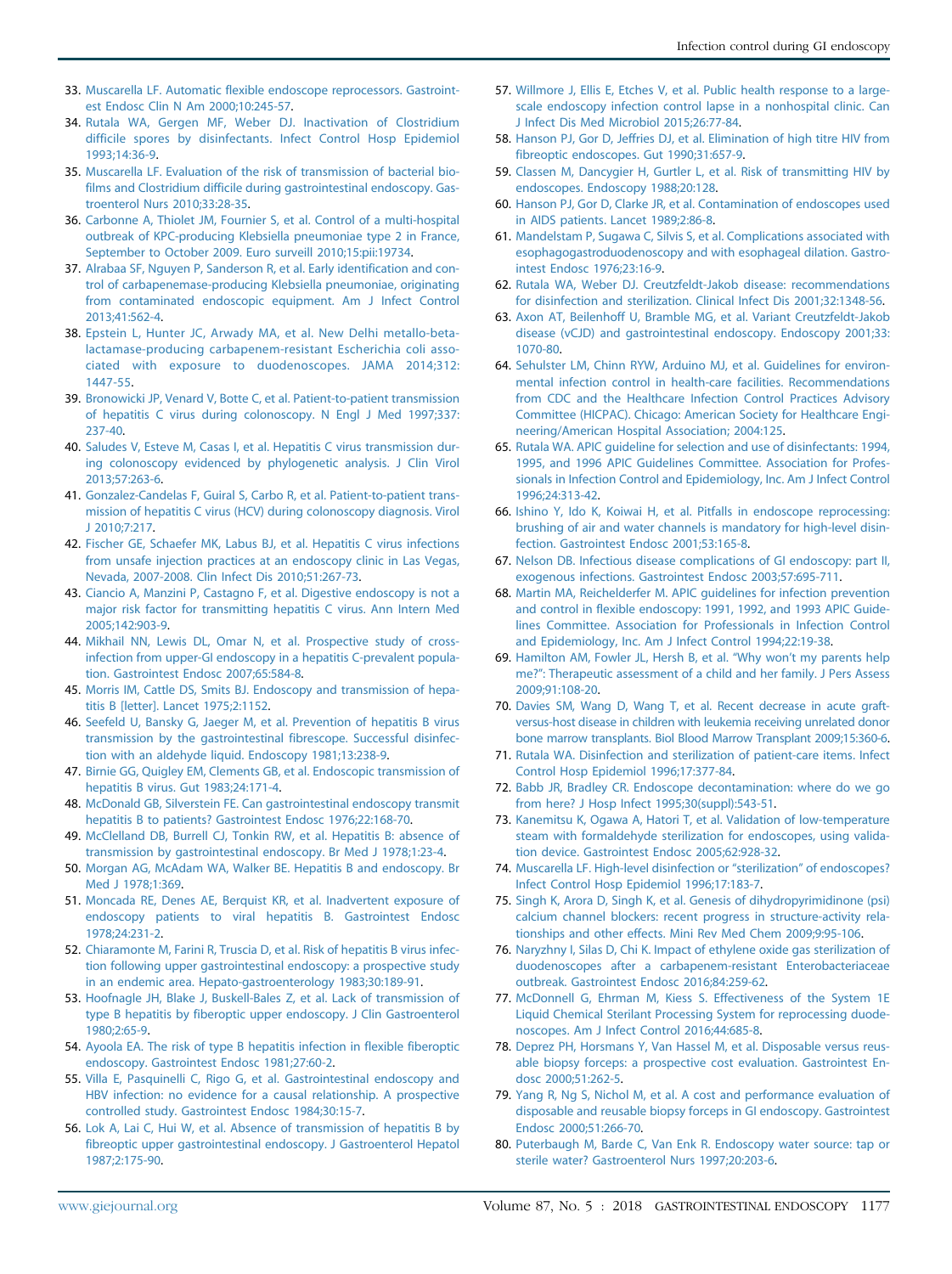- <span id="page-11-0"></span>81. [Agrawal D, Rockey DC. Sterile water in endoscopy: habit, opinion, or](http://refhub.elsevier.com/S0016-5107(17)32582-8/sref81) [evidence. Gastrointest Endosc 2013;78:150-2](http://refhub.elsevier.com/S0016-5107(17)32582-8/sref81).
- 82. [Wilcox CM, Waites K, Brookings ES. Use of sterile compared with tap](http://refhub.elsevier.com/S0016-5107(17)32582-8/sref82) [water in gastrointestinal endoscopic procedures. Am J Infect Control](http://refhub.elsevier.com/S0016-5107(17)32582-8/sref82) [1996;24:407-10.](http://refhub.elsevier.com/S0016-5107(17)32582-8/sref82)
- 83. [Zhou ZY, Hu BJ, Qin L, et al. Removal of waterborne pathogens from](http://refhub.elsevier.com/S0016-5107(17)32582-8/sref83) [liver transplant unit water taps in prevention of healthcare-associated](http://refhub.elsevier.com/S0016-5107(17)32582-8/sref83) [infections: a proposal for a cost-effective, proactive infection control](http://refhub.elsevier.com/S0016-5107(17)32582-8/sref83) [strategy. Clin Microbiol Infect 2014;20:310-4](http://refhub.elsevier.com/S0016-5107(17)32582-8/sref83).
- 84. U.S. Food and Drug Administration. Infections Associated with Reprocessed Duodenoscopes. Available at: [https://www.fda.gov/MedicalDevices/](https://www.fda.gov/MedicalDevices/ProductsandMedicalProcedures/ReprocessingofReusableMedicalDevices/ucm454630.htm) [ProductsandMedicalProcedures/ReprocessingofReusableMedicalDevices/](https://www.fda.gov/MedicalDevices/ProductsandMedicalProcedures/ReprocessingofReusableMedicalDevices/ucm454630.htm) [ucm454630.htm](https://www.fda.gov/MedicalDevices/ProductsandMedicalProcedures/ReprocessingofReusableMedicalDevices/ucm454630.htm). Published August 8, 2017. Accessed February 4, 2018.
- 85. [Chapman CG, Siddiqui UD, Manzano M, et al. Risk of infection trans](http://refhub.elsevier.com/S0016-5107(17)32582-8/sref85)[mission in curvilinear array echoendoscopes: results of a prospective](http://refhub.elsevier.com/S0016-5107(17)32582-8/sref85) [reprocessing and culture registry. Gastrointest Endosc 2017;85:390-7](http://refhub.elsevier.com/S0016-5107(17)32582-8/sref85).
- 86. [Kim S, Russell D, Mohamadnejad M, et al. Risk factors associated with](http://refhub.elsevier.com/S0016-5107(17)32582-8/sref86) [the transmission of carbapenem-resistant Enterobacteriaceae via](http://refhub.elsevier.com/S0016-5107(17)32582-8/sref86) [contaminated duodenoscopes. Gastrointest Endosc 2016;83:1121-9.](http://refhub.elsevier.com/S0016-5107(17)32582-8/sref86)
- 87. [Humphreys H, McGrath H, McCormick PA, et al. Quality of final rinse](http://refhub.elsevier.com/S0016-5107(17)32582-8/sref87) [water used in washer-disinfectors for endoscopes. J Hosp Infect](http://refhub.elsevier.com/S0016-5107(17)32582-8/sref87) [2002;51:151-3.](http://refhub.elsevier.com/S0016-5107(17)32582-8/sref87)
- 88. [Pang J, Perry P, Ross A, et al. Bacteria-free rinse water for endoscope](http://refhub.elsevier.com/S0016-5107(17)32582-8/sref88) [disinfection. Gastrointest Endosc 2002;56:402-6.](http://refhub.elsevier.com/S0016-5107(17)32582-8/sref88)
- 89. [Willis C. Bacteria-free endoscopy rinse water](http://refhub.elsevier.com/S0016-5107(17)32582-8/sref89)–a realistic aim? Epide[miol Infect 2006;134:279-84](http://refhub.elsevier.com/S0016-5107(17)32582-8/sref89).
- 90. [Muscarella LF. Application of environmental sampling to flexible](http://refhub.elsevier.com/S0016-5107(17)32582-8/sref90) [endoscope reprocessing: the importance of monitoring the rinse](http://refhub.elsevier.com/S0016-5107(17)32582-8/sref90) [water. Infect Control Hosp Epidemiol 2002;23:285-9.](http://refhub.elsevier.com/S0016-5107(17)32582-8/sref90)
- 91. [Joint Working Group of the Hospital Infection Society, Public Health](http://refhub.elsevier.com/S0016-5107(17)32582-8/sref91) [Laboratory Service. Rinse water for heat labile endoscopy equipment.](http://refhub.elsevier.com/S0016-5107(17)32582-8/sref91) [J Hosp Infect 2002;51:7-16](http://refhub.elsevier.com/S0016-5107(17)32582-8/sref91).
- 92. [Beilenhoff U, Neumann CS, Rey JF, et al. ESGE-ESGENA guideline for](http://refhub.elsevier.com/S0016-5107(17)32582-8/sref92) [quality assurance in reprocessing: microbiological surveillance testing](http://refhub.elsevier.com/S0016-5107(17)32582-8/sref92) [in endoscopy. Endoscopy 2007;39:175-81](http://refhub.elsevier.com/S0016-5107(17)32582-8/sref92).
- 93. [Beilenhoff U, Neumann CS, Biering H, et al. ESGE/ESGENA guideline](http://refhub.elsevier.com/S0016-5107(17)32582-8/sref93) [for process validation and routine testing for reprocessing endo](http://refhub.elsevier.com/S0016-5107(17)32582-8/sref93)[scopes in washer-disinfectors, according to the European Standard](http://refhub.elsevier.com/S0016-5107(17)32582-8/sref93) [prEN ISO 15883 parts 1, 4 and 5. Endoscopy 2007;39:85-94](http://refhub.elsevier.com/S0016-5107(17)32582-8/sref93).
- 94. [Systchenko R, Marchetti B, Canard JN, et al. Guidelines of the French](http://refhub.elsevier.com/S0016-5107(17)32582-8/sref94) [Society of Digestive Endoscopy: recommendations for setting up](http://refhub.elsevier.com/S0016-5107(17)32582-8/sref94) [cleaning and disinfection procedures in gastrointestinal endoscopy.](http://refhub.elsevier.com/S0016-5107(17)32582-8/sref94) [Endoscopy 2000;32:807-18.](http://refhub.elsevier.com/S0016-5107(17)32582-8/sref94)
- 95. [Muscarella LF. Inconsistencies in endoscope-reprocessing and](http://refhub.elsevier.com/S0016-5107(17)32582-8/sref95) [infection-control guidelines: the importance of endoscope drying.](http://refhub.elsevier.com/S0016-5107(17)32582-8/sref95) [Am J Gastroenterol 2006;101:2147-54](http://refhub.elsevier.com/S0016-5107(17)32582-8/sref95).
- 96. [Alfa MJ, Sitter DL. In-hospital evaluation of contamination of duode](http://refhub.elsevier.com/S0016-5107(17)32582-8/sref96)[noscopes: a quantitative assessment of the effect of drying. J Hosp](http://refhub.elsevier.com/S0016-5107(17)32582-8/sref96) [Infect 1991;19:89-98](http://refhub.elsevier.com/S0016-5107(17)32582-8/sref96).
- 97. [Grandval P, Hautefeuille G, Marchetti B, et al. Evaluation of a storage](http://refhub.elsevier.com/S0016-5107(17)32582-8/sref97) [cabinet for heat-sensitive endoscopes in a clinical setting. J Hosp](http://refhub.elsevier.com/S0016-5107(17)32582-8/sref97) [Infect 2013;84:71-6](http://refhub.elsevier.com/S0016-5107(17)32582-8/sref97).
- 98. [Rejchrt S, Cermak P, Pavlatova L, et al. Bacteriologic testing of endo](http://refhub.elsevier.com/S0016-5107(17)32582-8/sref98)[scopes after high-level disinfection. Gastrointest Endosc 2004;60:76-8](http://refhub.elsevier.com/S0016-5107(17)32582-8/sref98).
- 99. [Riley R, Beanland C, Bos H. Establishing the shelf life of flexible colo](http://refhub.elsevier.com/S0016-5107(17)32582-8/sref99)[noscopes. Gastroenterol Nurs 2002;25:114-9](http://refhub.elsevier.com/S0016-5107(17)32582-8/sref99).
- 100. [Brock AS, Steed LL, Freeman J, et al. Endoscope storage time: assess](http://refhub.elsevier.com/S0016-5107(17)32582-8/sref100)[ment of microbial colonization up to 21 days after reprocessing. Gas](http://refhub.elsevier.com/S0016-5107(17)32582-8/sref100)[trointest Endosc 2015;81:1150-4.](http://refhub.elsevier.com/S0016-5107(17)32582-8/sref100)
- 101. [Rutala WA, Weber DJ. How to assess risk of disease transmission to](http://refhub.elsevier.com/S0016-5107(17)32582-8/sref101) [patients when there is a failure to follow recommended disinfection](http://refhub.elsevier.com/S0016-5107(17)32582-8/sref101) [and sterilization guidelines. Infect Control Hosp Epidemiol 2007;28:](http://refhub.elsevier.com/S0016-5107(17)32582-8/sref101) [146-55](http://refhub.elsevier.com/S0016-5107(17)32582-8/sref101).
- 102. [Rutala WA, Weber DJ; Healthcare Infection Control Practices Advisory](http://refhub.elsevier.com/S0016-5107(17)32582-8/sref102) [Committee. CDC Guideline for Disinfection and Sterilization in Health](http://refhub.elsevier.com/S0016-5107(17)32582-8/sref102)[care Facilities. Atlanta: Centers for Disease Control and Prevention;](http://refhub.elsevier.com/S0016-5107(17)32582-8/sref102) [2008.](http://refhub.elsevier.com/S0016-5107(17)32582-8/sref102)
- 103. [Alvarado CJ, Reichelderfer M. APIC guideline for infection prevention](http://refhub.elsevier.com/S0016-5107(17)32582-8/sref103) [and control in flexible endoscopy. Association for Professionals in](http://refhub.elsevier.com/S0016-5107(17)32582-8/sref103) [Infection Control. Am J Infect Control 2000;28:138-55.](http://refhub.elsevier.com/S0016-5107(17)32582-8/sref103)
- 104. [Schaefer MK, Jhung M, Dahl M, et al. Infection control assessment of](http://refhub.elsevier.com/S0016-5107(17)32582-8/sref104) [ambulatory surgical centers. JAMA 2010;303:2273-9](http://refhub.elsevier.com/S0016-5107(17)32582-8/sref104).
- 105. [Oksenhendler E, Harzic M, Le Roux JM, et al. HIV infection with sero](http://refhub.elsevier.com/S0016-5107(17)32582-8/sref105)[conversion after a superficial needlestick injury to the finger. N Engl J](http://refhub.elsevier.com/S0016-5107(17)32582-8/sref105) [Med 1986;315:582](http://refhub.elsevier.com/S0016-5107(17)32582-8/sref105).
- 106. [Wallace MR, Harrison WO. HIV seroconversion with progressive dis](http://refhub.elsevier.com/S0016-5107(17)32582-8/sref106)[ease in health care worker after needlestick injury. Lancet 1988;1:](http://refhub.elsevier.com/S0016-5107(17)32582-8/sref106) [1454](http://refhub.elsevier.com/S0016-5107(17)32582-8/sref106).
- 107. [Sartori M, La Terra G, Aglietta M, et al. Transmission of hepatitis C via](http://refhub.elsevier.com/S0016-5107(17)32582-8/sref107) [blood splash into conjunctiva. Scand J Infect Dis 1993;25:270-1.](http://refhub.elsevier.com/S0016-5107(17)32582-8/sref107)
- 108. [Tang JW, Li Y, Eames I, et al. Factors involved in the aerosol transmis](http://refhub.elsevier.com/S0016-5107(17)32582-8/sref108)[sion of infection and control of ventilation in healthcare premises.](http://refhub.elsevier.com/S0016-5107(17)32582-8/sref108) [J Hosp Infect 2006;64:100-14.](http://refhub.elsevier.com/S0016-5107(17)32582-8/sref108)
- 109. [Chong J, Marshall BJ, Barkin JS, et al. Occupational exposure to Heli](http://refhub.elsevier.com/S0016-5107(17)32582-8/sref109)[cobacter pylori for the endoscopy professional: a sera epidemiolog](http://refhub.elsevier.com/S0016-5107(17)32582-8/sref109)[ical study. Am J Gastroenterol 1994;89:1987-92.](http://refhub.elsevier.com/S0016-5107(17)32582-8/sref109)
- 110. [Lin SK, Lambert JR, Schembri MA, et al. Helicobacter pylori prevalence](http://refhub.elsevier.com/S0016-5107(17)32582-8/sref110) [in endoscopy and medical staff. J Gastroenterol Hepatol 1994;9:](http://refhub.elsevier.com/S0016-5107(17)32582-8/sref110) [319-24.](http://refhub.elsevier.com/S0016-5107(17)32582-8/sref110)
- 111. [Mitchell HM, Lee A, Carrick J. Increased incidence of Campylobacter](http://refhub.elsevier.com/S0016-5107(17)32582-8/sref111) [pylori infection in gastroenterologists: further evidence to support](http://refhub.elsevier.com/S0016-5107(17)32582-8/sref111) [person-to-person transmission of C. pylori. Scand J Gastroenterol](http://refhub.elsevier.com/S0016-5107(17)32582-8/sref111) [1989;24:396-400](http://refhub.elsevier.com/S0016-5107(17)32582-8/sref111).
- 112. [Wilhoite SL, Ferguson DA Jr, Soike DR, et al. Increased prevalence of](http://refhub.elsevier.com/S0016-5107(17)32582-8/sref112) [Helicobacter pylori antibodies among nurses. Arch Intern Med](http://refhub.elsevier.com/S0016-5107(17)32582-8/sref112) [1993;153:708-12](http://refhub.elsevier.com/S0016-5107(17)32582-8/sref112).
- 113. [ASGE Ensuring Safety in the Gastrointestinal Endoscopy Unit Task](http://refhub.elsevier.com/S0016-5107(17)32582-8/sref113) [Force; Calderwood AH, Chapman FJ, Cohen J, et al. Guidelines for safety](http://refhub.elsevier.com/S0016-5107(17)32582-8/sref113) [in the gastrointestinal endoscopy unit. Gastrointest Endosc 2014;79:](http://refhub.elsevier.com/S0016-5107(17)32582-8/sref113) [363-72.](http://refhub.elsevier.com/S0016-5107(17)32582-8/sref113)
- 114. [Anderson JM. Needle stick injuries: prevention and education key](http://refhub.elsevier.com/S0016-5107(17)32582-8/sref114) [\(Clinical report\). J Controversial Med Claims 2008;15:12](http://refhub.elsevier.com/S0016-5107(17)32582-8/sref114).
- 115. [Kirchner B. Safety in ambulatory surgery centers: occupational safety](http://refhub.elsevier.com/S0016-5107(17)32582-8/sref115) [and health administration surveys. AORNJ 2012;96:540-5](http://refhub.elsevier.com/S0016-5107(17)32582-8/sref115).
- 116. [Bell DM. Occupational risk of human immunodeficiency virus infec](http://refhub.elsevier.com/S0016-5107(17)32582-8/sref116)[tion in healthcare workers: an overview. Am J Med 1997;102:9-15](http://refhub.elsevier.com/S0016-5107(17)32582-8/sref116).
- 117. [Jagger J, Puro V, De Carli G. Occupational transmission of hepatitis](http://refhub.elsevier.com/S0016-5107(17)32582-8/sref117) [C virus. JAMA 2002;288:1469; author reply-71.](http://refhub.elsevier.com/S0016-5107(17)32582-8/sref117)
- 118. [Koretz R, Chin K, Gitnick G. The endoscopists](http://refhub.elsevier.com/S0016-5107(17)32582-8/sref118)' risks from endoscopic [transmission of hepatitis. Gastroenterology 1985;8:1454.](http://refhub.elsevier.com/S0016-5107(17)32582-8/sref118)
- 119. [U.S. Public Health Service. Updated U.S. Public Health Service guide](http://refhub.elsevier.com/S0016-5107(17)32582-8/sref119)[lines for the management of occupational exposures to HBV, HCV,](http://refhub.elsevier.com/S0016-5107(17)32582-8/sref119) [and HIV and recommendations for postexposure prophylaxis.](http://refhub.elsevier.com/S0016-5107(17)32582-8/sref119) [MMWR recommendations and reports: MMWR Recomm Rep/CDC](http://refhub.elsevier.com/S0016-5107(17)32582-8/sref119) [2001;50:1-52](http://refhub.elsevier.com/S0016-5107(17)32582-8/sref119).
- 120. [Panlilio AL, Cardo DM, Grohskopf LA, et al. U.S. Public Health Service.](http://refhub.elsevier.com/S0016-5107(17)32582-8/sref120) [Updated U.S. Public Health Service guidelines for the management of](http://refhub.elsevier.com/S0016-5107(17)32582-8/sref120) [occupational exposures to HIV and recommendations for postexpo](http://refhub.elsevier.com/S0016-5107(17)32582-8/sref120)[sure prophylaxis. MMWR Recomm Rep/CDC 2005;54:1-17.](http://refhub.elsevier.com/S0016-5107(17)32582-8/sref120)
- 121. [Occupational exposure to bloodborne pathogens](http://refhub.elsevier.com/S0016-5107(17)32582-8/sref121)–OSHA. Final rule. [Fed Regist 1991;56:64004-182](http://refhub.elsevier.com/S0016-5107(17)32582-8/sref121).
- 122. [Occupational exposure to bloodborne pathogens; needlestick and](http://refhub.elsevier.com/S0016-5107(17)32582-8/sref122) [other sharps injuries; final rule. Occupational Safety and Health](http://refhub.elsevier.com/S0016-5107(17)32582-8/sref122) [Administration \(OSHA\), Department of Labor. Final rule; request for](http://refhub.elsevier.com/S0016-5107(17)32582-8/sref122) [comment on the information collection \(paperwork\) requirements.](http://refhub.elsevier.com/S0016-5107(17)32582-8/sref122) [Fed Regist 2001;66:5318-25](http://refhub.elsevier.com/S0016-5107(17)32582-8/sref122).
- 123. CDC guide to infection prevention for outpatient settings: minimum expectations for safe care. May, 2011.
- 124. [Protection against viral hepatitis. Recommendations of the Immuni](http://refhub.elsevier.com/S0016-5107(17)32582-8/sref124)[zation Practices Advisory Committee \(ACIP\). MMWR Recomm](http://refhub.elsevier.com/S0016-5107(17)32582-8/sref124) [Rep/CDC 1990;39:1-26.](http://refhub.elsevier.com/S0016-5107(17)32582-8/sref124)
- 125. [Diekema DJ, Schuldt SS, Albanese MA, et al. Universal precautions](http://refhub.elsevier.com/S0016-5107(17)32582-8/sref125) [training of preclinical students: impact on knowledge, attitudes,](http://refhub.elsevier.com/S0016-5107(17)32582-8/sref125) [and compliance. Prev Med 1995;24:580-5.](http://refhub.elsevier.com/S0016-5107(17)32582-8/sref125)